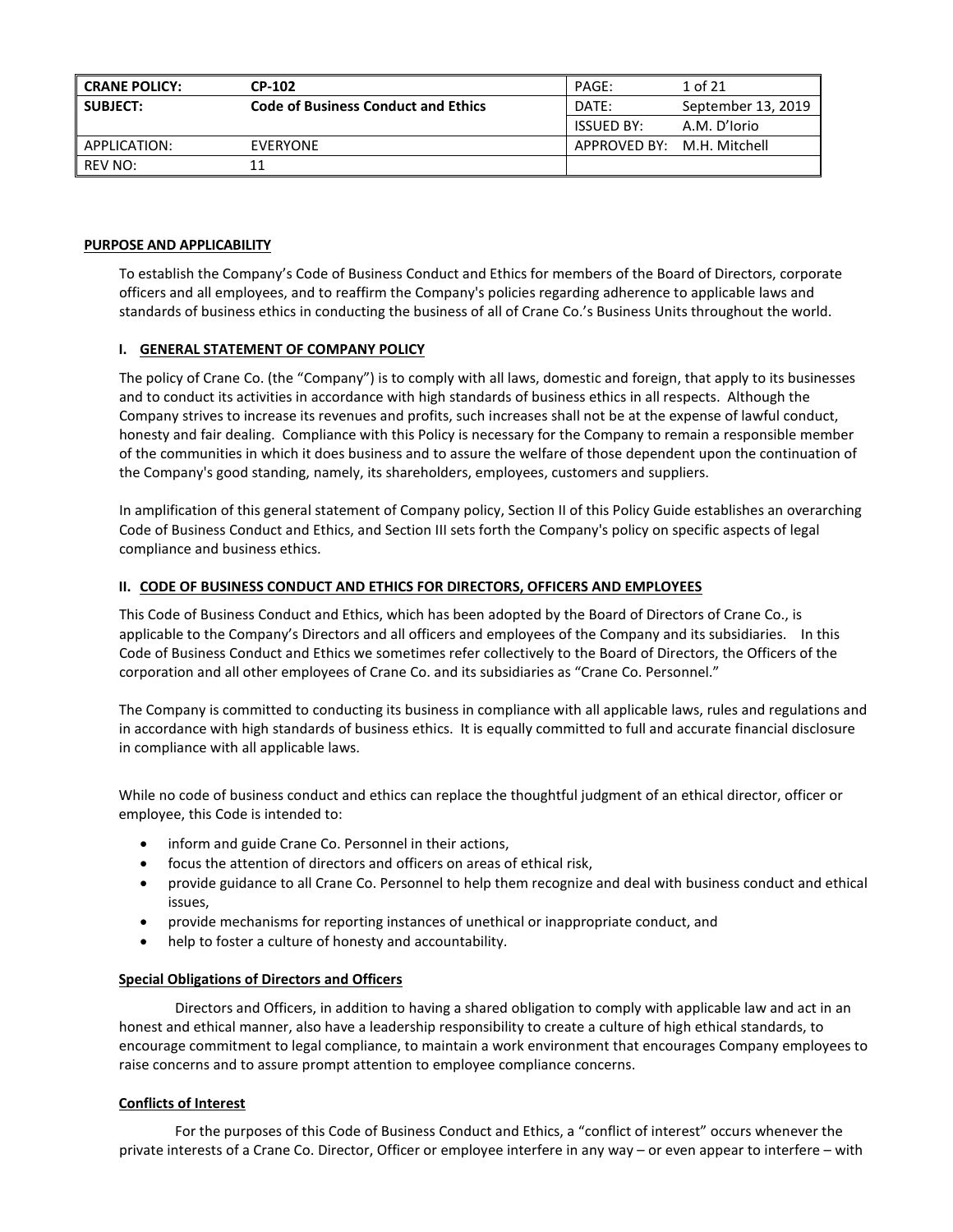the interests of the Company. A conflict of interest situation can arise when any Director, Officer or employee takes actions or has interests that may make it difficult for that individual to perform his or her work for the Company objectively and effectively. Conflicts may also arise when any Director, Officer or employee, or a member of his or her family (i.e., spouse, parent, child or other relative sharing his or her home or supported by him or her), receives or is offered or promised personal benefits, including loans or guarantees of any personal obligation, as a result of his or her position as a Director, Officer or employee of the Company.

Conflicts of interest are the subject of separate policy documents, CP-103 "Conflicts of Interest Policy—Non-Officer Employees" and CP-103D "Conflicts of Interest Policy—Directors and Officers," which require an annual affirmation of compliance, as well as advance disclosure of situations of potential conflict, by all Crane Co. Personnel.

Accordingly, before making any investment, accepting any position or benefit, participating in any transaction or business arrangement or otherwise acting in a manner that creates or appears to create a conflict of interest, Crane Co. Personnel must comply with the requirements of CP-103 or CP-103D, as applicable, by making full disclosure of all relevant facts and circumstances to the Company's General Counsel, and obtaining the prior written approval required under the applicable policy. The General Counsel shall report annually to the Audit Committee concerning such disclosures.

In addition, the Board of Directors has established a Policy Statement Regarding Related Person Transactions that sets forth policies and procedures Directors and Officers must comply with regarding related person transactions.

#### **Corporate Opportunities**

Crane Co. Personnel owe a general duty to advance the Company's interests when the opportunity to do so arises. Accordingly, Crane Co. Personnel are prohibited from taking for themselves personally, or for members of their families, business opportunities they discover by reason of their position with the Company or through the use of Company property or information; using Company property, information or positions for improper personal gain; competing, directly or indirectly, with the Company; and taking actions that will disadvantage or impair the legitimate interests of the Company.

## **Confidentiality**

For the purposes of this Code of Business Conduct and Ethics, "confidential information" includes all nonpublic information which, if disclosed, might be of use to competitors or harmful to the Company or its customers. Crane Co. Personnel must maintain the confidentiality of confidential information they obtain from or through the Company or its customers, except where disclosure is mandated by applicable laws, rules or regulations or authorized by the Company's Chief Executive Officer or its General Counsel.

#### **Fair Dealing**

The Company strives to compete and to succeed through superior performance and products and without the use of unethical or illegal practices. Accordingly, Crane Co. Personnel should respect the rights of, and should deal fairly with, the Company's customers, suppliers, competitors and employees and should not take unfair advantage of anyone through manipulation, concealment, abuse of privileged information, misrepresentation of material facts or any other form of unfair dealing. For example, Crane Co. Personnel should not (i) spread rumors about competitors, customers or suppliers that they know to be false; (ii) misrepresent the nature or quality of the Company's products and services; or (iii) otherwise seek to advance the Company's interests by taking unfair advantage of anyone.

## **Protection and Proper Use of Company Assets**

The Company's assets must be used for legitimate business purposes only. Carelessness, waste, misuse or theft of Company assets has a direct impact on the Company's profitability. Accordingly, Crane Co. Personnel should protect the Company's assets and ensure their efficient use. Company assets should be used for legitimate business purposes and not for non-Company business or any personal purposes, except for incidental personal use subject to a rule of reason.

The obligation of Crane Co. Personnel to protect the Company's assets includes not only physical assets such as facilities, equipment, tools and vehicles, but also its proprietary information, e.g., intellectual property such as trade secrets, patents, trademarks and copyrights, as well as business, marketing and service plans, engineering and manufacturing ideas and processes, designs, databases, records, salary information and any unpublished financial data and reports. Unauthorized use or distribution of such proprietary information could impair the Company's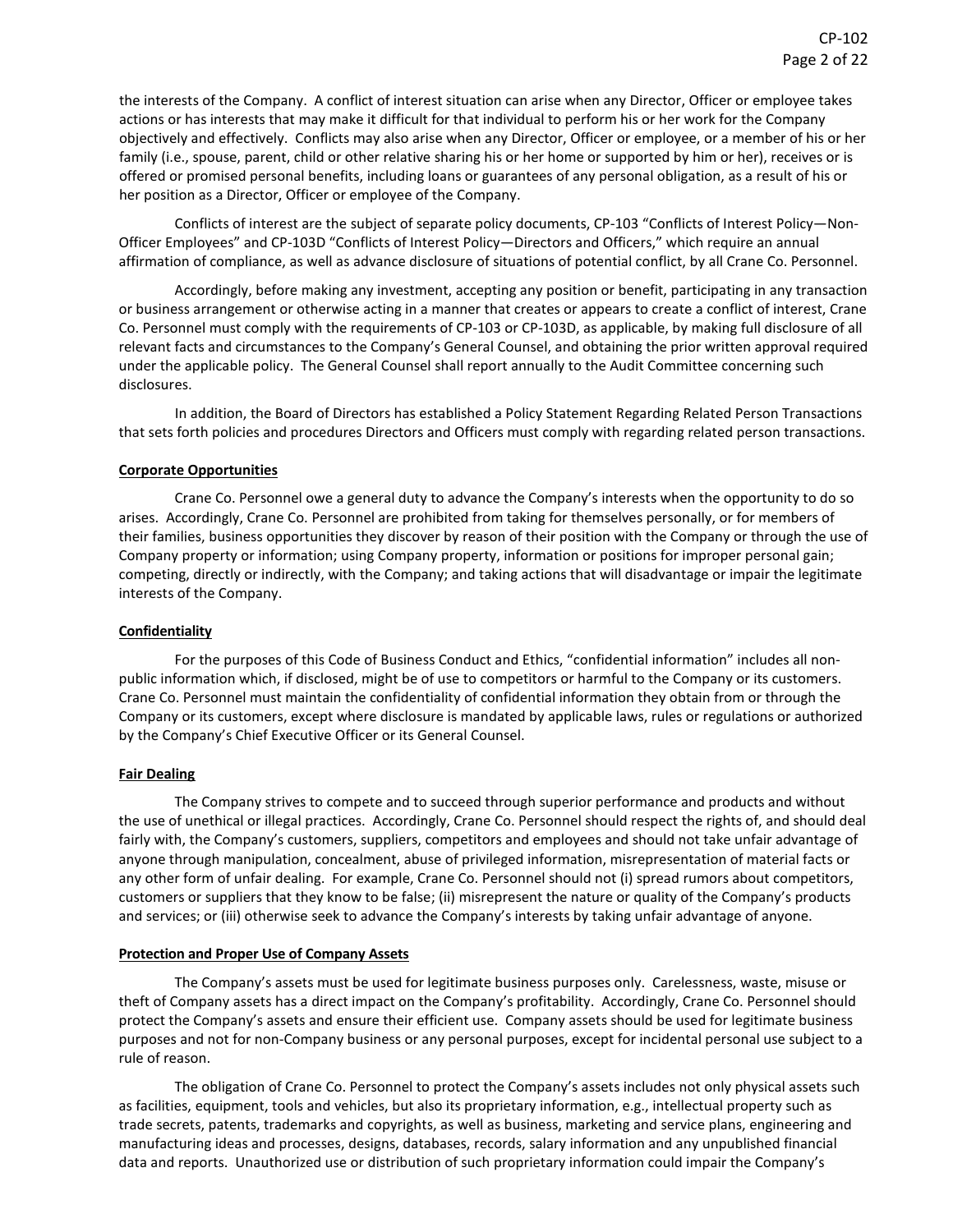interests and is a violation of Company policy. Such use or distribution may also be illegal and could result in civil or even criminal penalties.

## **Compliance With Laws, Rules and Regulations (including Insider Trading Laws)**

All Crane Co. Personnel are required to comply with the applicable laws and regulations of the countries and other governmental authorities regarding the conduct of the Company's business and to report any suspected violations in accordance with the Company's reporting procedure. Particular attention should be paid to the laws and regulations regarding insider trading (see Section III.A.5 below). Insider trading is both unethical and illegal, and the Company will deal with it decisively. In addition, all Crane Co. Personnel must comply with the requirements of CP-402, "Policy on Trading in Company Stock." Crane Co. Personnel should seek advice from the Company's Law Department if they are unsure about what such laws, rules and regulations require in specific cases.

## **Reporting of Illegal or Unethical Behavior**

Directors and Officers are encouraged to consult with the Company's General Counsel, and all Crane Co. employees are encouraged to consult with their supervisors, managers, the Company's Law Department or other appropriate personnel, about any observed illegal or unethical behavior or whenever they are in doubt about the best course of action in a particular situation. Pursuant to CP-401, "Reporting Violations of Law or Company Ethics Policies," Crane Co. Personnel must promptly report any suspected violation of any applicable law, rule or regulation or of this Code to the Company's General Counsel, another member of the Law Department or the Crane Co. Ethics and Compliance Hotline: **888-310-9567** (for callers within North America) or **+1-770-613-6318** (for callers outside North America), or by email at ethics@craneco.com. The Company will not retaliate or allow retaliation against any person as a result of his or her good faith report of any suspected violation of any applicable law, rule or regulation or of this Code. Crane Co. Personnel must fully cooperate in any internal investigation of alleged misconduct.

#### **Special Disclosure Obligations of Senior Officers**

In compliance with Section 406 of the Sarbanes-Oxley Act of 2002 and the related regulations, this Code of Business Conduct and Ethics is specifically applicable to the Company's Chief Executive Officer, Chief Financial Officer and Controller and anyone who performs a similar function (collectively, the "Senior Officers"). The Company's policy is to make full, fair, accurate, timely and understandable disclosure in compliance with all applicable laws, rules and regulations in all reports and documents the Company files with, or submits to, the Securities and Exchange Commission and in all other public communications made by or on behalf of the Company. Accordingly, each Senior Officer has the following specific responsibilities with respect to the Company's financial reporting and other public disclosures:

- Each Senior Officer shall seek to ensure that the Company's financial statements and other disclosures comply with all applicable laws, rules and regulations.
- Each Senior Officer shall promptly bring to the attention of the Company's Disclosure Review Committee any material information of which he or she becomes aware that affects the disclosures previously made by the Company in its public filings.
- Each Senior Officer shall promptly bring to the attention of the Company's Disclosure Review Committee and its Audit Committee any information he or she may have concerning (1) significant deficiencies in the design or operation of internal controls that could adversely affect the Company's ability to record, process, summarize and report financial data and (2) any fraud, whether or not material, that involves management or other employees who have a significant role in the Company's financial reporting, disclosures or internal controls.
- Each Senior Officer shall promptly bring to the attention of the Company's General Counsel and its Audit Committee any information he or she may have concerning any employee's effort to improperly influence, coerce, manipulate or mislead any independent public accountant or internal auditor engaged to audit or review any of the Company's financial statements or books and records.
- Each Senior Officer shall promptly bring to the attention of the Company's General Counsel and Audit Committee any information he or she may have concerning any violation of this Code by any member of management or any other employee who has a significant role in the Company's financial reporting, disclosures or internal controls.
- Each Senior Officer shall promptly bring to the attention of the Company's General Counsel and Audit Committee any information he or she may have concerning evidence of a material violation of the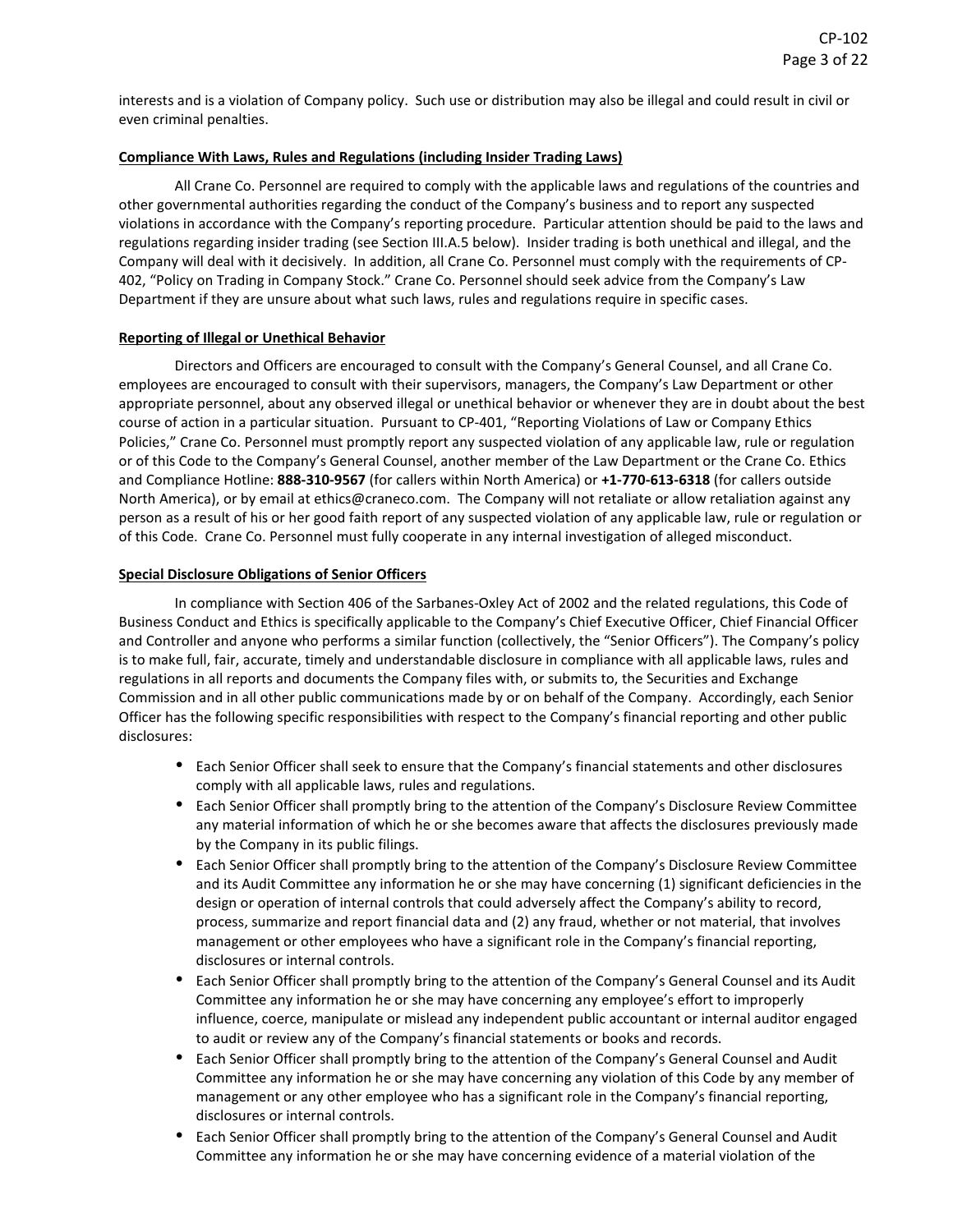securities or other laws, rules or regulations applicable to the Company and the operation of its business, by the Company or any agent thereof.

In addition to their obligations concerning disclosure matters as outlined above, Senior Officers are subject to particular responsibility with respect to:

- The deterring of wrongdoing and the promotion of honest and ethical conduct, including the ethical handling of actual or apparent conflicts of interest between personal and professional relationships;
- Compliance with applicable governmental laws, rules and regulations;
- Prompt internal reporting of violations of this Code of Business Conduct and Ethics to the General Counsel or other appropriate person of violations of this Code; and
- Accountability for adherence to this Code.

#### **Accountability**

The Board of Directors, through its Audit Committee, shall hold all Crane Co. Personnel accountable for any violation of this Code. Sanctions for any such violation may include being relieved of duties and/or termination of employment. The Audit Committee shall determine, or shall designate appropriate persons to determine, appropriate action in response to any violations of this Code.

#### **Scope**

This Code of Business Conduct and Ethics is a statement of the Company's fundamental principles, policies and applicable procedures. The Code is not intended to, and does not create any rights in any employee, customer, supplier, competitor or shareholder of the Company or any other person or entity.

#### **Waiver**

Compliance with any provision of this Code may be waived only by the Board of Directors of the Company or its Nominating and Governance Committee, upon full disclosure of all relevant facts by the Director, Officer or other employee who seeks such a waiver. Any such waiver will be promptly disclosed as and to the extent required by applicable law or regulations or by the Company's listing agreement with a national securities exchange. See Section VI below.

## **III. LEGAL COMPLIANCE AND BUSINESS ETHICS STANDARDS**

The Company values and seeks to preserve its reputation for integrity and strives to comply with all laws and regulations applicable to it and its businesses. Although laws, customs and standards of conduct vary in the different localities in which the Company operates, employees are not permitted to achieve results by violating applicable laws or regulations or through dishonest means or unscrupulous dealings.

This policy requires Company employees to comply strictly with all federal, state and local laws and all foreign laws that apply to the activities of the Company and its Business Units. Because the Company is a U.S. corporation, it should be recognized that actions taken outside the U.S., whether by U.S. personnel operating overseas or non-U.S. personnel, which may conform with local custom, are often viewed against more restrictive American standards of conduct. Accordingly, where U.S. laws, regulations and standards relating to ethical conduct are more restrictive than those of a particular locality outside the U.S., an employee's conduct should be governed by U.S. standards, as reflected in these Guidelines and more specific advice from the Company's Law Department or outside counsel.

In some instances, domestic or foreign laws and regulations may be ambiguous and difficult to interpret. Those responsible for the management of the Company as a whole or any of its Units have access to legal advice through the Company's Law Department without charge and, where appropriate, through the retention of outside counsel, in accordance with CP-400, the Company's policy on "Legal Matters and Outside Counsel." Questions relating to proper standards of conduct or the meaning or applicability of laws or regulations should be referred to counsel.

## A. COMPLIANCE WITH SECURITIES LAWS

The Company believes in the importance of fully and fairly disclosing material information to its shareholders and the investing public.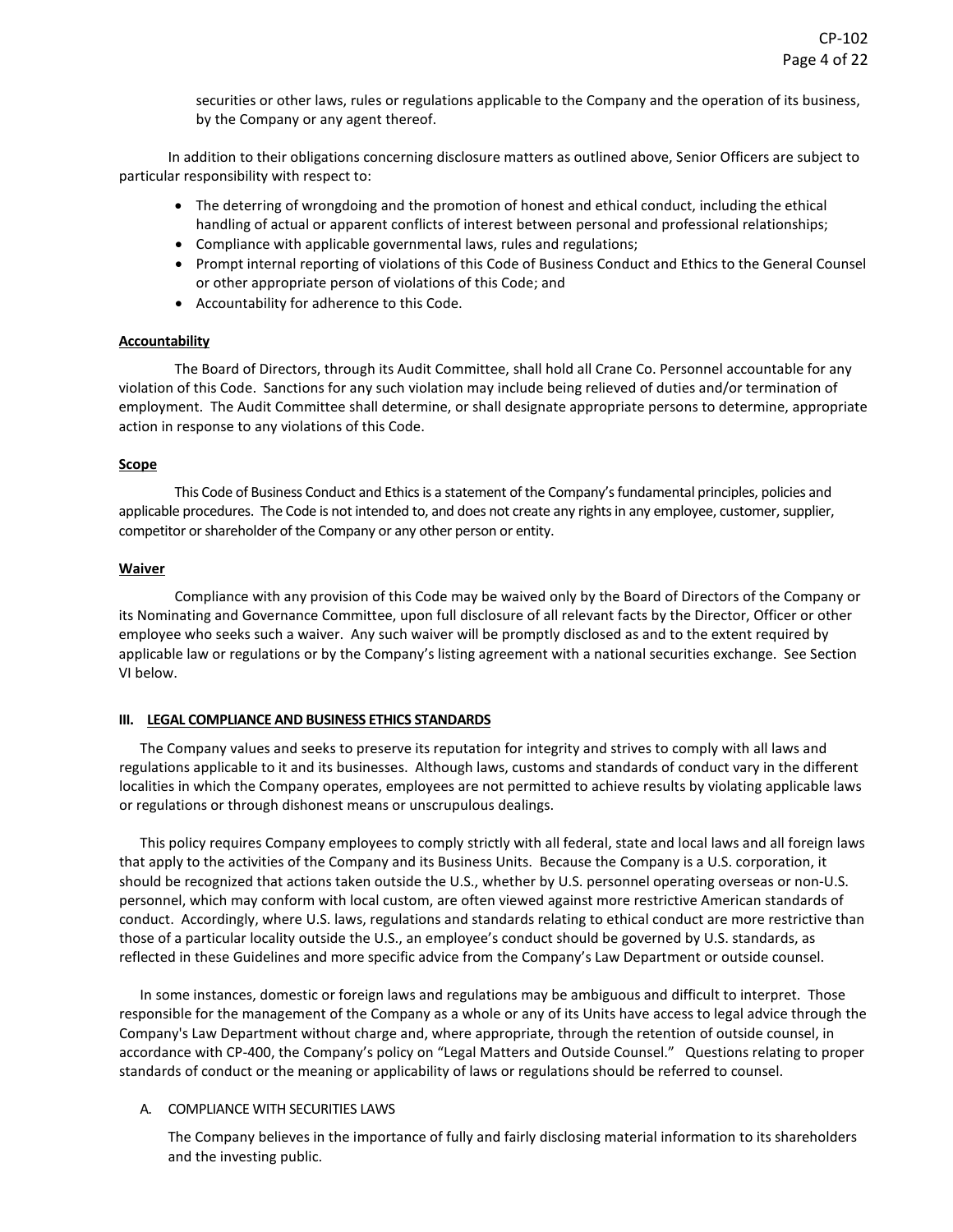This policy requires Company employees to comply strictly with federal and, where applicable, state securities laws. In particular, this general policy requires the following:

1. Disclosures. The Company will comply in a timely fashion with all provisions of federal and state securities laws governing the disclosure of material information concerning the Company, its financial condition and its results of operations. Implicit in this requirement is the obligation to ensure that the Company's financial statements are complete and not misleading in any material respect.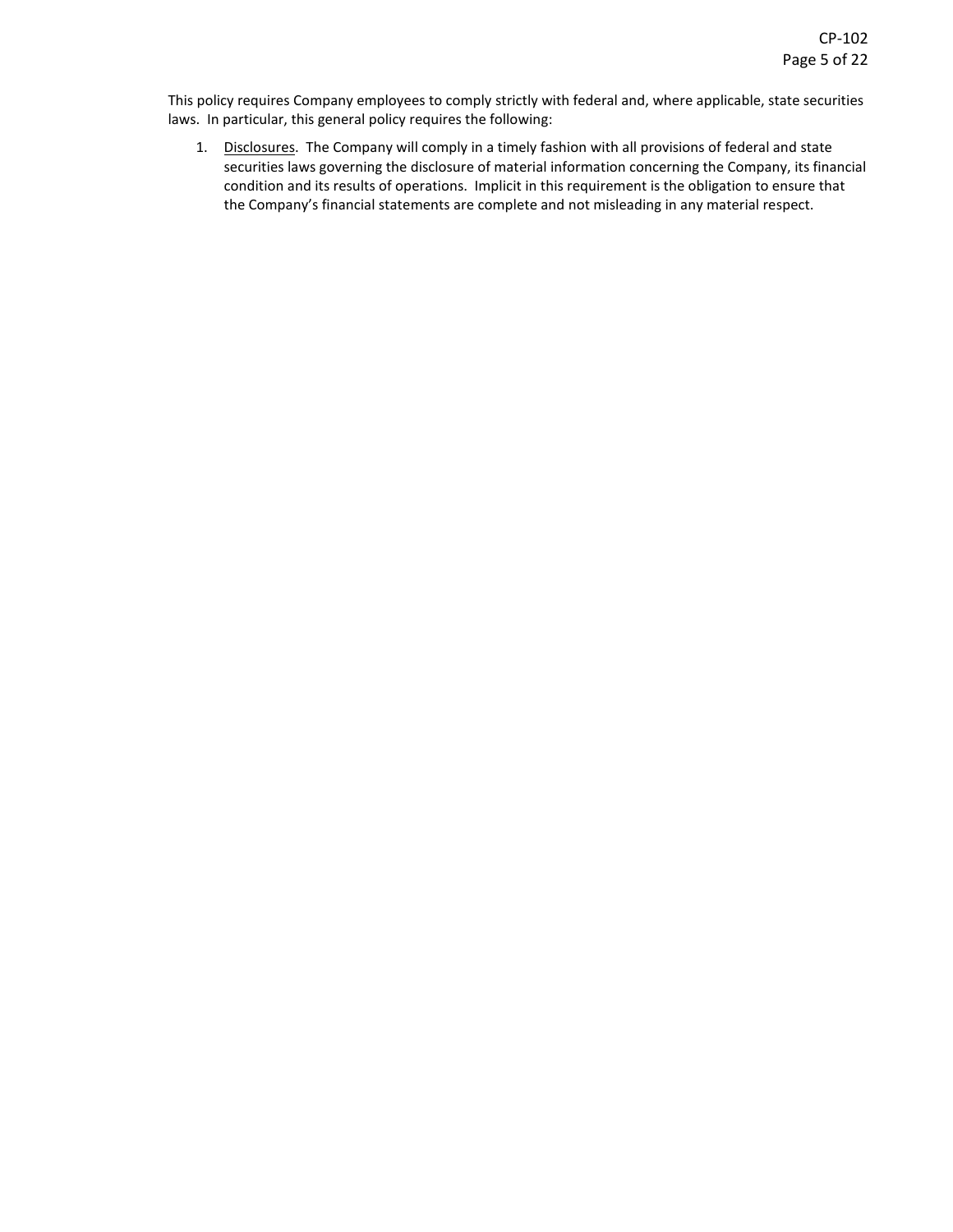- 2. Proper Accounting and Accountability for Corporate Assets. The Company's policy is to comply with generally accepted accounting principles and to maintain adequate and effective internal controls at all times. Company records must accurately reflect the Company's transactions in all material respects, and all transactions must be appropriately documented in all material respects. In particular, this general policy requires the following:
	- a. The Company shall maintain books, records and accounts that, in reasonable detail, accurately and fairly reflect the transactions and dispositions of the Company's assets.
	- b. No undisclosed or unrecorded fund, asset or bank account of the Company shall be established in the United States or elsewhere for any purpose, and the purpose of, and source of all monies for, all funds, assets and accounts shall be properly described in the Company's books and records.
	- c. No false or misleading entries shall be made in the books and records of the Company for any reason, and no employee shall assist in any arrangement that results in any such entry.
	- d. No payment by or expenditure of the Company shall be approved without adequate supporting documentation or made with the intention or understanding that any part of such payment or expenditure is to be used, directly or indirectly, for any purpose other than that expressly described in the supporting documentation.
	- e. The Company shall maintain a system of internal controls adequate to provide reasonable assurance that (i) transactions are executed and access to assets is permitted only in accordance with management's authorization pursuant to established Company policies, (ii) transactions are recorded in a fashion that permits preparation of the Company's financial statements in accordance with generally accepted accounting principles and maintains accountability and (iii) recorded assets are compared with existing assets and any differences are appropriately addressed on a timely basis. No employee shall take any action that would circumvent the Company's internal controls.
- 3. Dealing with Senior Management. Senior management must be informed of all matters that might be considered sensitive in preserving the reputation of the Company or that might affect the Company's financial statements and disclosure obligations. Accordingly, there shall be full communication with senior management even when it might appear that less candor is desirable to protect the operation or individuals involved.
- 4. Dealing with the Company's Auditors. Company employees shall cooperate fully with the Company's independent public accountants and with the members of the Company's internal audit department in the discharge of their responsibilities. No Company employee shall seek to improperly influence, coerce, manipulate or mislead any independent public accountant or internal auditor engaged in the audit or review of any of the Company's financial statements or books and records, and no information shall be concealed from or misrepresented to such accountants or auditors.
- 5. Purchase and Sale of Securities; Insider Trading.
	- a. General Rule. Any purchase or sale of Crane Co. securities by Company directors, officers and employees, directly or indirectly, while in possession of material non-public information is strictly prohibited. A purchase or sale includes the movement of balances into or out of the Crane Co. stock account in the Company 401(k) Plan.

As a general matter, the Company encourages its directors, officers and employees to own a stake in Crane Co. In many cases, the purchase or sale of corporate securities does not give rise to insider trading problems. However, directors, officers and employees who possess material non-public information stand in a special position of trust toward the Company, toward prospective purchasers or sellers of the Company's securities and toward the stock market generally. If a director, officer or employee is in possession of material non-public information at the time he or she purchases or sells Crane Co. securities, or if a director, officer or employee discloses such information to others who then trade in such securities, that individual risks fines, imprisonment and civil penalties for violation of the securities laws. In addition, directors, officers and certain other key personnel are subject to a Policy on Trading in Company Stock, which establishes a "window period" for transactions in Company stock, and to a Policy Relating to Hedging and Pledging of Company Stock, which prohibits holding Company securities in a margin account or subjecting them to certain forms of hedging or monetization transactions; those policies are distributed periodically by the General Counsel's office to those employees to whom they apply.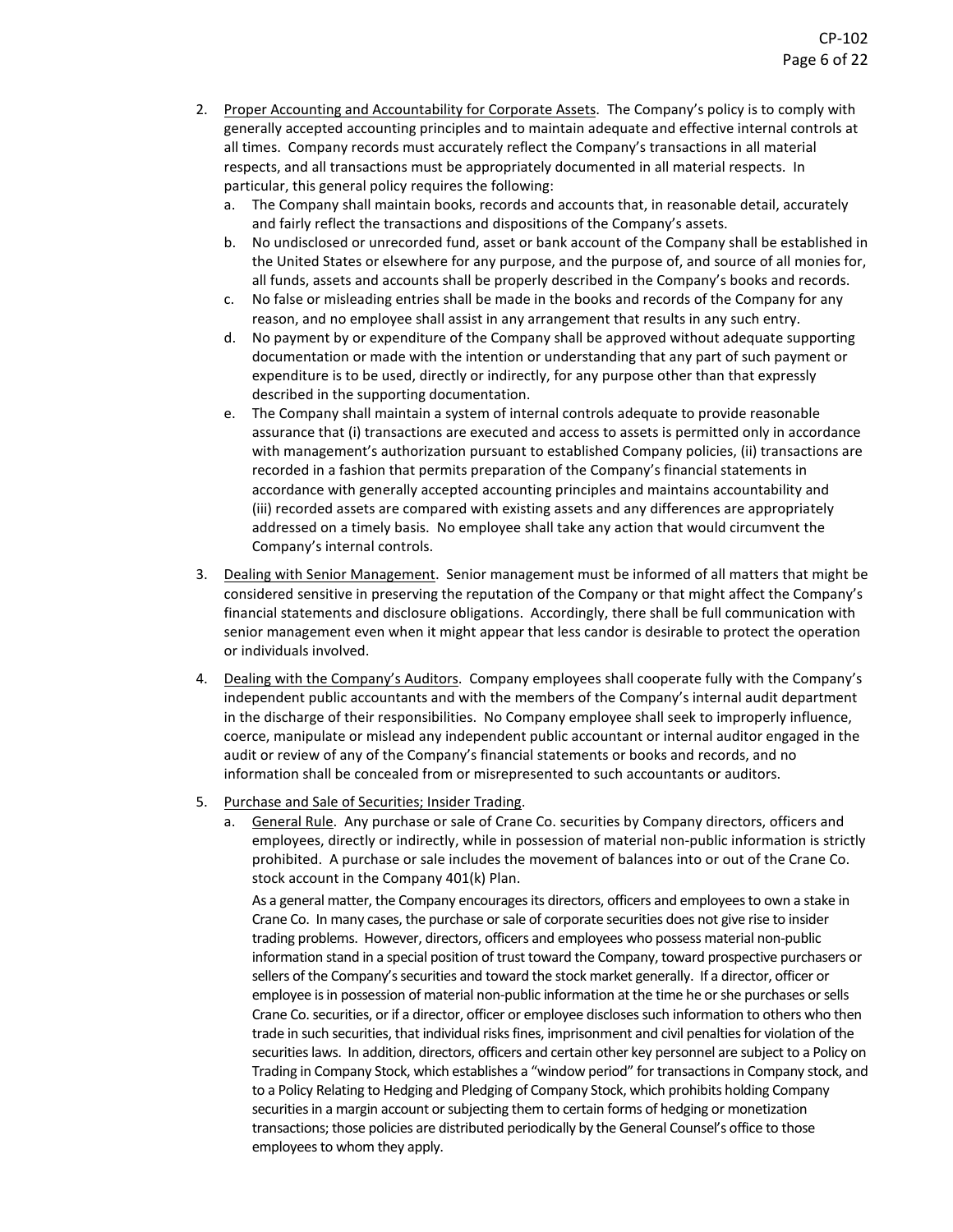- b. Material Non-Public Information. In general, information about Crane Co. and its affiliated companies and their activities, plans or prospects (or about another company that may be affected by those activities and plans) that is not yet in general circulation and that may affect the price of their securities would be considered material and non-public.
	- i. "Material" information is information that is likely to be considered important by reasonable investors, including reasonable speculative investors, in determining whether to trade. Material information may be positive or negative and can relate to any aspect of Crane Co.'s business or dealings with third parties or to any type of Crane Co. security, including both debt and equity. While it is not possible to identify in advance all information that will be deemed to be material, examples of such information include the following: earnings; extraordinary dividend actions; potential mergers, acquisitions and divestitures; government investigations; catastrophic product failure; or significant litigation.
	- ii. "Non-public" information is information that has not been disclosed generally to the marketplace. As a general rule, the law requires that trading in Crane Co. securities should not occur unless and until one can point to evidence that material information is widely available to all potential investors.
	- iii. Assessing whether particular information is "material" or whether such information remains "non-public" can be difficult. These determinations are almost always clearer after the fact, when the effect of that information on the market can be quantified and/or evaluated with the benefit of hindsight. Although you may have information about the Company which you do not consider to be material, federal regulators and others may conclude with the benefit of hindsight that such information in fact was material. Therefore, trading the Company's securities when you are aware of non-public information about the Company involves inherent risks. When doubt exists, any non-public information should be presumed to be material. Consult the Law Department for further guidance in any particular circumstance.
- c. Trading and the Non-Disclosure of Material Non-Public Information. Whenever a director, officer or employee receives material information about Crane Co. or any other company, that individual should refrain from divulging it or trading, directly or indirectly, in the securities of either company unless the individual first determines that the information is either public or nonmaterial or both. If the director, officer or employee has any question at all as to whether the information is material and non-public, that individual must resolve that question before trading, recommending trading or divulging the information. In addition, the individual should refrain from disclosing the information to others, such as family, relatives and business or social acquaintances, who do not need to know it for legitimate business reasons.

If material non-public information is inadvertently disclosed, the person making or discovering that disclosure should immediately report all relevant facts to the General Counsel for a decision regarding appropriate remedial steps.

This prohibition against trading, or recommending trading, on the basis of material non-public information also applies to the securities of any other corporation about which a director, officer or employee acquires material non-public information by reason of his or her position with the Company.

d. Short Selling. No director or employee of Crane Co. is permitted to "short sell" Crane Co. securities. For directors and executive officers, short sales are forbidden by the Securities Exchange Act of 1934; for other employees, the prohibition is a matter of Crane Co. policy. A short sale is a sale of securities that the selling person does not yet own. The selling person commits to purchase securities to cover the sale at a later date, hoping that the price at that time will be lower than the price he received for the earlier sale. Short sellers profit only if the price of the securities declines. Sales "against the box" also are prohibited. A sale "against the box" is a sale of securities that are owned but are not delivered within twenty days or deposited in the mail for delivery within five days of the sale. A sale "against the box" has the same effect as a short sale.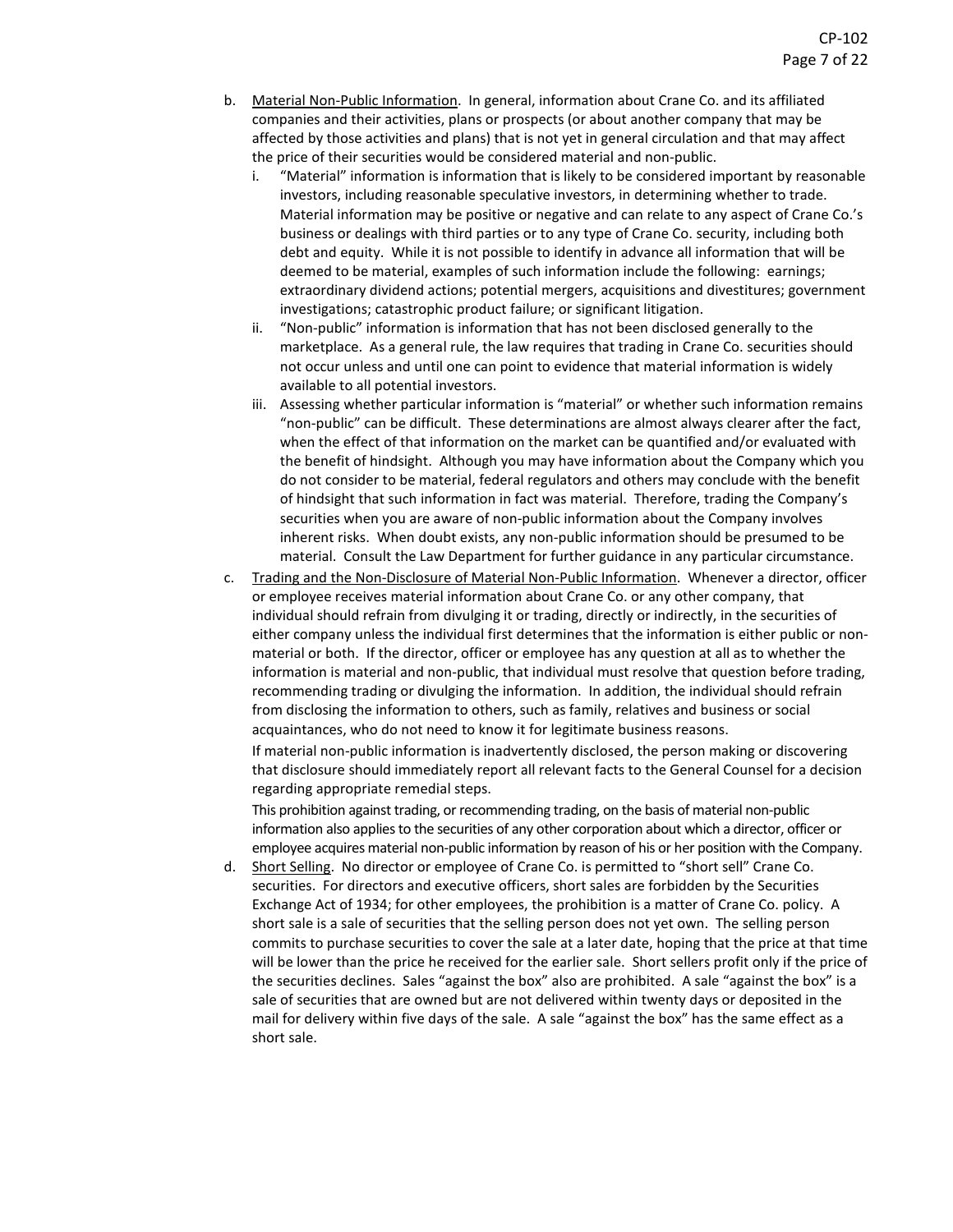e. Regulation FD (Fair Disclosure). The Securities and Exchange Commission's Regulation FD bans selective disclosure of material information and provides that the Company must provide broad, non-exclusionary public access to material information whenever it discloses such information. Unless an employee is expressly authorized to do so by senior management, no employee may discuss material non-public information with anyone not subject to this Policy. Violations of this Regulation can result in SEC enforcement actions, resulting in injunctions and severe monetary penalties.

## B. ILLEGAL OR UNETHICAL PAYMENTS

The Company does not permit illegal, improper, corrupt or unethical payments to be made in cash, property or services by or on behalf of the Company in order to secure or retain business or other advantages. Such payments are generally made to influence the action of a person with respect to his or her employer's business. Such payments constitute a crime in all U.S. and many foreign jurisdictions. In jurisdictions where they are not illegal, such payments are regarded by the Company as unethical. In particular, this general policy requires the following:

- 1. Public Officials. No employee of the Company may offer, give or transfer anything of value to, or for the benefit of, directly or indirectly, any officer or employee or agent of any government, domestic or foreign, or any government department or instrumentality for the purpose of inducing that person to assist the Company, influencing that person's acts or decisions in an official capacity or influencing the acts of the government, department or instrumentality. In some countries, it is customary and acceptable to give reasonably priced gifts to public officials when those gifts are not for the purpose of inducing that person to assist the Company, influencing that person's acts or decisions in an official capacity or influencing the acts of the government, department or instrumentality. Please see CP-102ABC for more specific policies related to the offering gifts to foreign public officials.
- 2. Entertainment. Reasonable business entertainment, such as lunch, dinner or occasional athletic or cultural events, may be extended to suppliers, customers, union representatives or other third parties, but excluding U.S. Government officials. Such entertainment must be reasonable in nature, frequency and cost. Please see CP-102ABC for Crane Co's for more specific policies related to the entertainment of foreign government officials.
- 3. Gifts. The presentation of modest gifts is permitted in situations where such gifts are customary and permitted under local law, and do not violate the policies of the recipient. Because no guidelines can clearly define the point at which social courtesies escalate to, and may be regarded as, improper or unethical payments, extreme care must be taken in this regard. Please see CP-102ABC for more information related to offering gifts to foreign public officials.
- 3. Customers and Others. With the exception of reasonable business entertainment and other activities permitted under this policy, no employee of the Company may give or transfer anything of value to, or for the benefit of, directly or indirectly, an employee or agent of another person with whom the Company does business including any customer, supplier or union representative.
- 4. Payments to Non-Involved Third Parties. No payment from Company funds shall be made to a person or organization with whom the Company is not doing business except for legally required tax and license payments to government agencies and minor gifts that are permitted by law. Charitable contributions should be made only through The Crane Foundation and the Crane Fund for Widows and Children. The following are examples of prohibited transactions:
	- a. Payments to an agent, distributor or other person who has not performed a lawful service in connection with the sale.
	- b. Payments that violate, or may assist in the violation of, foreign currency exchange controls, tax laws, customs duties, etc.
- 5. Dealings with Sales Agents, Representatives, and Others.
	- a. It is a requirement that agreements and understandings with sales agents, representatives and others who act on the Company's behalf be in writing and be reviewed by legal counsel prior to execution. Such agents and other representatives of the Company are required to comply with this Policy in their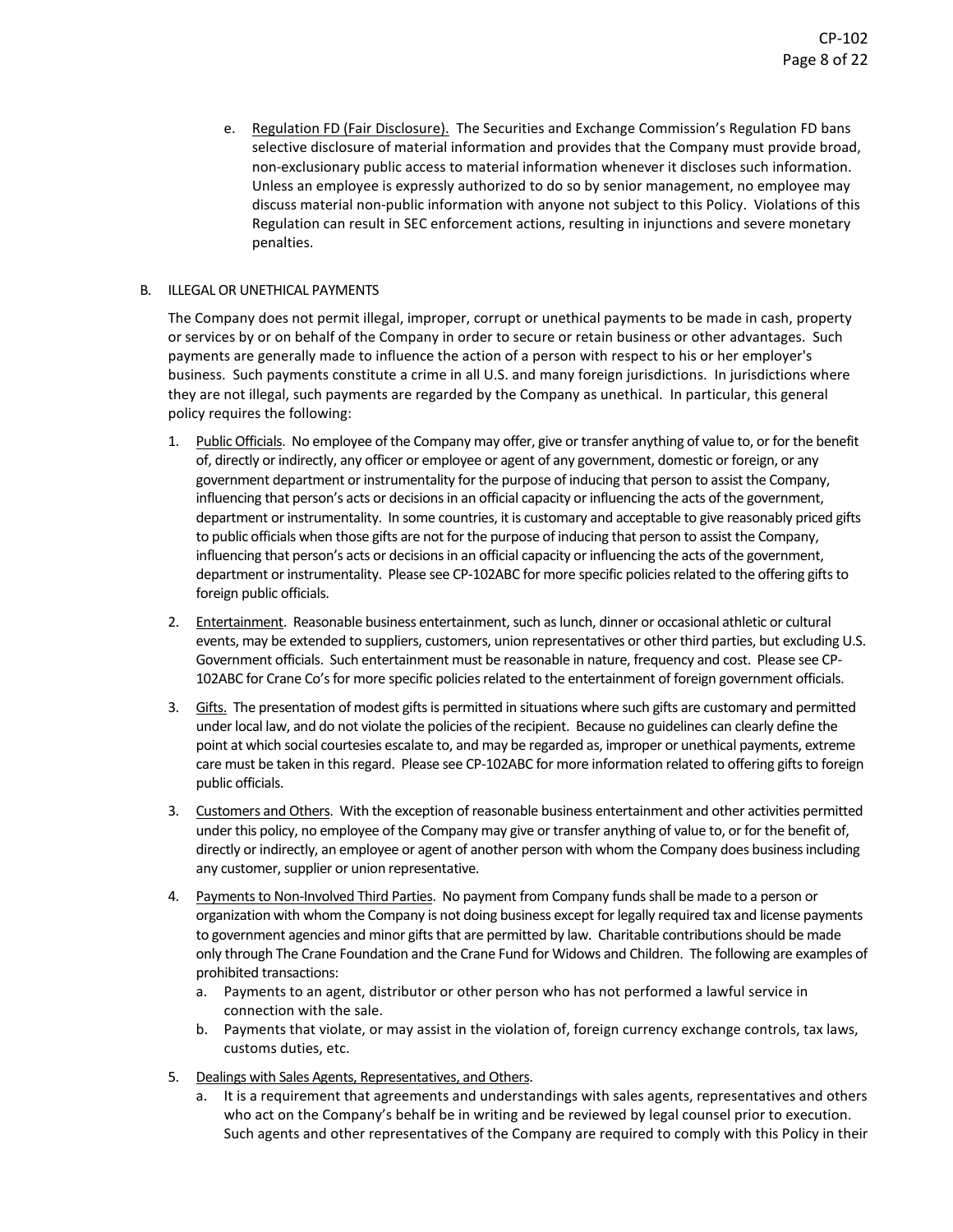dealings on behalf of the Company. Employees should take reasonable steps to ensure that all representatives of the Company understand, and intend to adhere to, the Company's policies.

- b. All payments to third parties for services rendered, including for commissions or other similar obligations, are to be paid by a corporate check or draft, bank wire transfer or other properly documented means. Payments shall, in each case, be made payable to the order of the recipient or his or her authorized agent. The use of currency or other forms of "cash" payments is not acceptable nor may payments be made in a means calculated to avoid applicable currency exchange controls or tax laws.
- c. See Procedure 102-ABC, Anti-Bribery Compliance and be certain to comply with all procedures implemented by your business unit, which may be stricter than those in CP-102-ABC.

#### C. ANTITRUST COMPLIANCE

The Company believes that lawful and open competition is the cornerstone of the free enterprise system. It is the Company's policy to support and comply with the antitrust laws of the United States and similar laws of other countries where the Company does business. This policy requires all Company employees to comply strictly with federal and, where applicable, state or foreign antitrust laws. The Company will not enter into any agreement or arrangement with third parties that could, directly or indirectly, unlawfully affect the price or terms of sales of the Company's products or services or those of others. In particular, this general policy requires the following:

- 1. Price Fixing. The Company will not make or attempt to make any agreement or understanding with any competitor regarding any element of price, including agreements on list prices, bid prices, unit prices, discounts, credit terms, margins or rebates, nor will the Company communicate with competitors concerning these topics.
- 2. Allocation of Markets and Limitations on Competition. The Company will not make or attempt to make any agreement or understanding with any competitor concerning the allocation of territories, customers or market segments or concerning any limitations on production or new product introductions.
- 3. Monopolization. The Company will not engage in exclusionary conduct, such as sustained below-cost pricing, in an attempt to monopolize any market.
- 4. Concerted Refusal to Deal. The Company will not make any agreement or understanding with any competitor to refuse to deal with any customer or supplier.
- 5. Tying Arrangements. The Company will not condition its sales of any one product on the purchaser's agreement to purchase another product without prior approval of the Law Department.
- 6. Exchange of Competitive Information. The Company will not exchange competitive information, such as information on current or future prices, production statistics, inventories or costs, where that exchange would or could facilitate the fixing, raising or stabilizing of prices.
- 7. Resale Price Maintenance. The Company will not extract agreements from customers regarding the price or minimum price at which the customer will resell a product without prior approval of the Law Department.
- 8. Price Discrimination. The Company will not sell the same product at different prices or on different terms or conditions to different customers during the same time period where the effect of doing so causes injury to competition among the competing customers. Rather, the Company will provide equal opportunities to competing customers, except that the Company may selectively lower prices to meet a competitor's low price.
- 9. Trade Associations. The Company will not participate in any business group or trade association activity that would impair or reduce competition in any of the markets the Company serves.
- 10. Other Activities. Employees should be particularly aware of the antitrust implications of such actions as joint bidding or other joint venture type arrangements or the termination of a long-standing business relationship such as with a long-term distributor. Guidance from legal counsel in this area is essential.
- 11. Business Unit Processes. Be certain to comply with all relevant procedures implemented by your business unit with respect to these matters.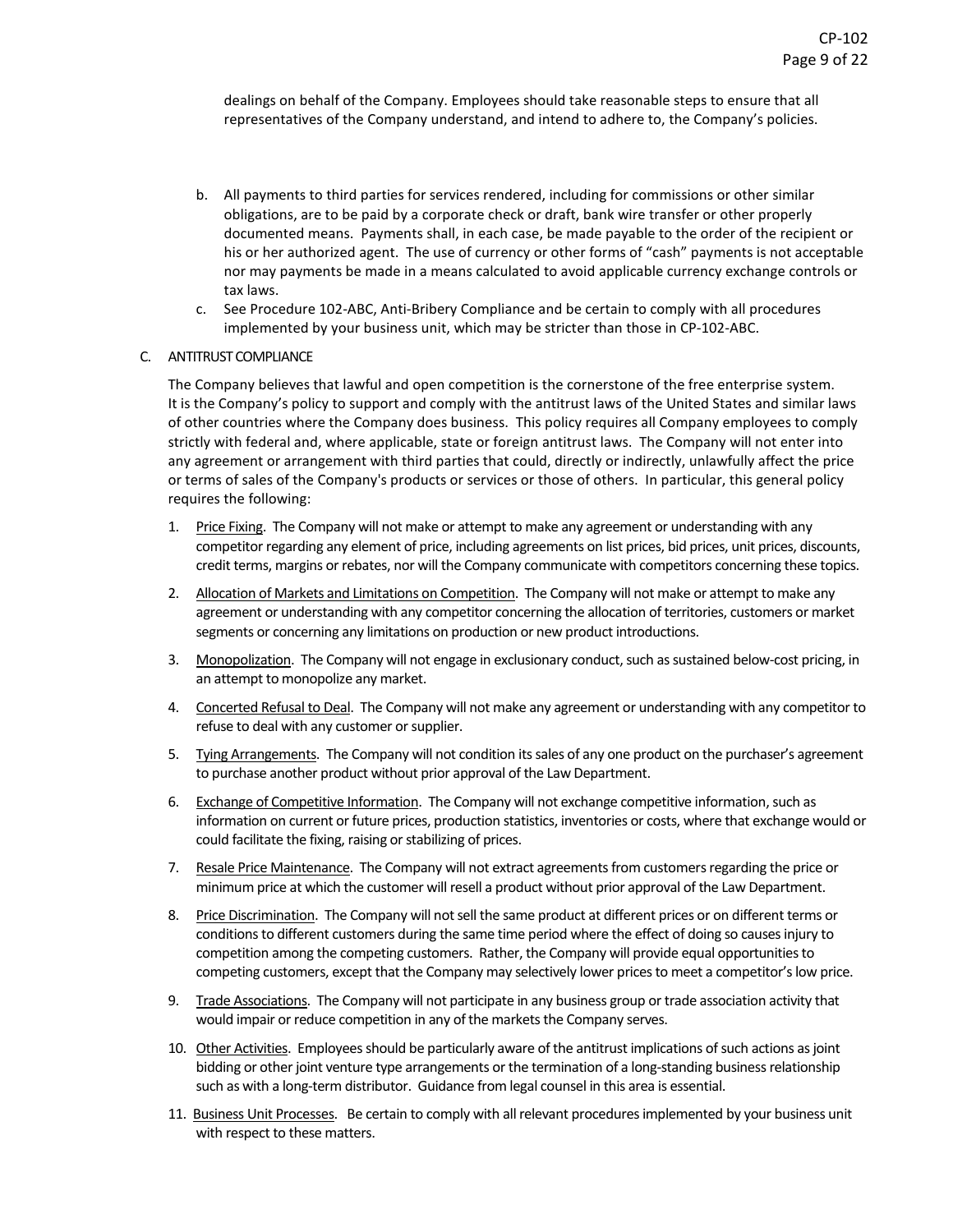#### D. EMPLOYMENT AND THE COMPANY'S WORK ENVIRONMENT

#### 1. Equal Employment Opportunity

The Company is an equal opportunity employer and will comply with all equal employment opportunity laws, rules and regulations applicable to the Company and its subsidiaries. The Company isfirmly committed to equal employment and advancement opportunities for all employees and all applicants for employment or promotion. Crane Co.'s equal employment policy for all U.S. business units is set forth in CP-303, "Equal Employment Opportunity." In summary, Company policy requires the following:

- a. The Company will take all employment-related actions without any unlawful discrimination. Employment-related actions include all recruitment, employment, promotion and termination decisions, compensation and benefit decisions, transfers, layoffs and returns from layoffs, Companysponsored training and education and tuition assistance.
- b. The Company prohibits unlawful discrimination based on sex, race, age, religion or creed, color, national origin, ancestry, veteran status, sexual orientation, gender identity or expression, marital status, pregnancy, childbirth or related medical conditions, physical or mental disability, genetic information, or any other characteristic protected by applicable federal, state or local laws.

#### 2. Unlawful Harassment

The Company is committed to providing a work environment that is free of unlawful harassment, whether verbal, physical or visual and whether premised on sex, race, national origin, ancestry, religion or creed, age, physical or mental disability, marital status, sexual orientation, gender identity or expression, veteran status, pregnancy, childbirth or related medical condition, genetic information, or any other basis prohibited by local, state or federal law. The Company's unlawful harassment policy applies to all persons involved in our operations and prohibits harassment by any employee of the Company, including supervisors and co-workers.

The Company's anti-harassment policy is set forth more fully in CP-311, "Non-Harassment and Anti-Discrimination Policy," to which all employees are subject and with which every employee should be familiar. In particular, the Company will not tolerate unwelcome sexual advances, requests for sexual favors or other harassing verbal or physical conduct of a sexual nature. Such conduct will constitute prohibited sexual harassment when (1) submission to such conduct is made either explicitly or implicitly a term or condition of an individual's employment, (2) submission to or rejection of such conduct by an individual is used as the basis for employment-related action affecting such individual or (3) such conduct has the purpose or effect of unreasonably interfering with an individual's work performance or creating an intimidating, hostile or offensive working environment.

#### 3. Protection Against Retaliation.

Pursuant to CP-401, "Reporting Violations of Law or Company Ethics Policies," and CP-311, "Non-Harassment and Anti-Discrimination Policies," Company policy prohibits retaliation against any person, by another employee or by the Company, for using the Company's complaint procedure, reporting harassment or discrimination, or for filing, testifying, assisting or participating in any manner in any investigation, proceeding or hearing conducted by a governmental enforcement agency or by a court. Prohibited retaliation includes, but is not limited to, termination, demotion, suspension, failure to hire or consider for hire, failure to give equal consideration in making employment decisions, failure to make employment recommendations impartially, adversely affecting working conditions or otherwise denying any employment benefit.

Employees are encouraged to report any retaliatory conduct so that prompt and appropriate action can be taken, and may do so either through the Crane Co. Ethics and Compliance Hotline at 888-310-9567 (within North America) or +1-770-613-6318 (outside North America), or by email to ethics@craneco.com, or by notifying any Company manager, their group Human Resources department, their group President, the General Counsel, or the Corporate vice president with responsibility for Human Resources.

Any report of retaliatory conduct will be investigated in a thorough and objective manner, and if a report of retaliation is substantiated, appropriate disciplinary action, up to and including discharge, will be taken.

#### 4. Work Environment

The Company believes that having a diverse workforce contributes to its overall business purposes. The Company is committed to fostering a diverse workforce and workplace, maintaining a work environment that encourages cooperation and teamwork, supporting the professional development of its employees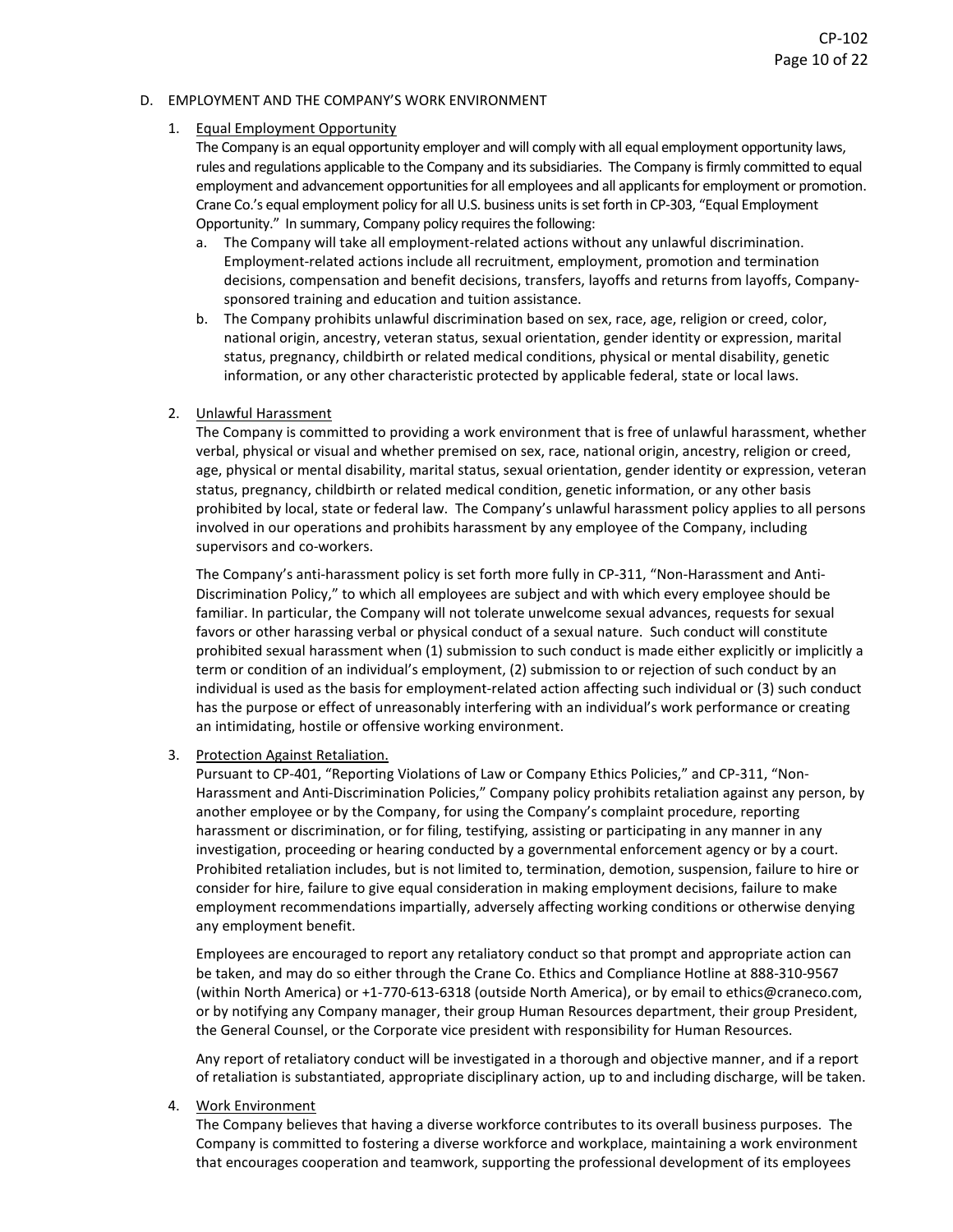and treating all employment issues in a fair and ethical manner. To those ends, the Company is committed to ensuring that employees receive training and development opportunities that will assist them in improving their job performance and preparing for new responsibilities and that employees are appropriately evaluated and adequately advised concerning job expectations and their career goals and opportunities.

## E. ENVIRONMENTAL COMPLIANCE AND HEALTH AND SAFETY POLICY

The Company is committed to the protection of the environment and the health and safety of its employees. Consistent with that commitment, the Company will seek to prevent serious or irreversible environmental degradation through efficient operations and activities, and the Company will strive to reduce year after year the incidence and severity of job-related injuries. Accordingly, Company employees should comply strictly with all applicable federal, state and local environmental, health and safety laws, whether domestic or foreign. In particular, this general policy requires the following:

- 1. The Company will comply with applicable environmental laws governing the use, storage, discharge and disposal of hazardous or toxic material into the environment, and properly document its compliance.
- 2. The Company will comply with right-to-know laws and other applicable provisions relating to communications about known hazards and safeguards associated with its manufacturing processes and activities, including emergency preparedness.
- 3. The Company will strive to minimize environmental and occupational health and safety risks to all its employees and to the general public in the communities in which it operates by utilizing safe technologies, training programs, effective risk management practices, emergency preparedness and good science to define and efficiently manage all significant risks.
- 4. The Company will seek to improve the development, design and operation of its facilities through the efficient use of energy and sustainable use of renewable resources, and it will strive to minimize adverse environmental impact through waste reduction, recycling and responsible waste disposal.
- 5. The Company will seek to manufacture and deliver products and services that minimize environmental impact and that are safe when properly used and maintained.

## F. INTERNATIONAL TRADE: COMPLIANCE WITH ANTI-BOYCOTT RESTRICTIONS, TRADE EMBARGO LAWS AND EXPORT/IMPORT CONTROLS

The Company's policy is to comply with all anti-boycott laws, trade embargoes, export controls and import controls. All Crane Co. business units worldwide are expected to comply with the requirements of Crane policy related to these matters, in addition to the requirements of local law. In particular, this general policy requires the following:

1. Anti-Boycott Provisions. U.S. law prohibits all U.S. persons and persons located in the United States from engaging in or cooperating with or supporting, directly or indirectly, any boycott or "blacklisting" of any person, group or country in violation of U.S. anti-boycott laws. As a practical matter, the primary focus of U.S. anti-boycott laws is the Arab boycott of Israel. Thus, U.S. law generally prohibits the Company from complying, or agreeing to comply, with the Arab boycott of Israel. Employees and others who act on the Company's behalf shall not provide boycott-related information concerning the Company's dealings with Israel. This prohibition includes furnishing information about business relationships with Israel or with socalled "blacklisted" companies. In addition, if such a request is made, the Company may be required to report the request to the U.S. Government.

These prohibited requests may appear on routine commercial documents, such as requests for quotation, purchase orders, contracts, bills of lading, letters of credit or any other correspondence. Employees who encounter such requests are directed to forward them to the Company's General Counsel immediately so that they can be analyzed and, if necessary, reported to the U.S. government.

2. OFAC Embargoes. The Office of Foreign Assets Control ("OFAC"), within the U.S. Treasury Department, administers the United States' country-specific embargoes and "list-based" economic sanctions. The U.S. has moved away from broad country-wide sanctions in favor of targeted or "smart" sanctions. The embargos against Cuba, Iran, North Korea, and Syria remain in effect. The Company's policy is to prohibit all Crane Co. entities from conducting business in or with entities in these countries, directly or indirectly.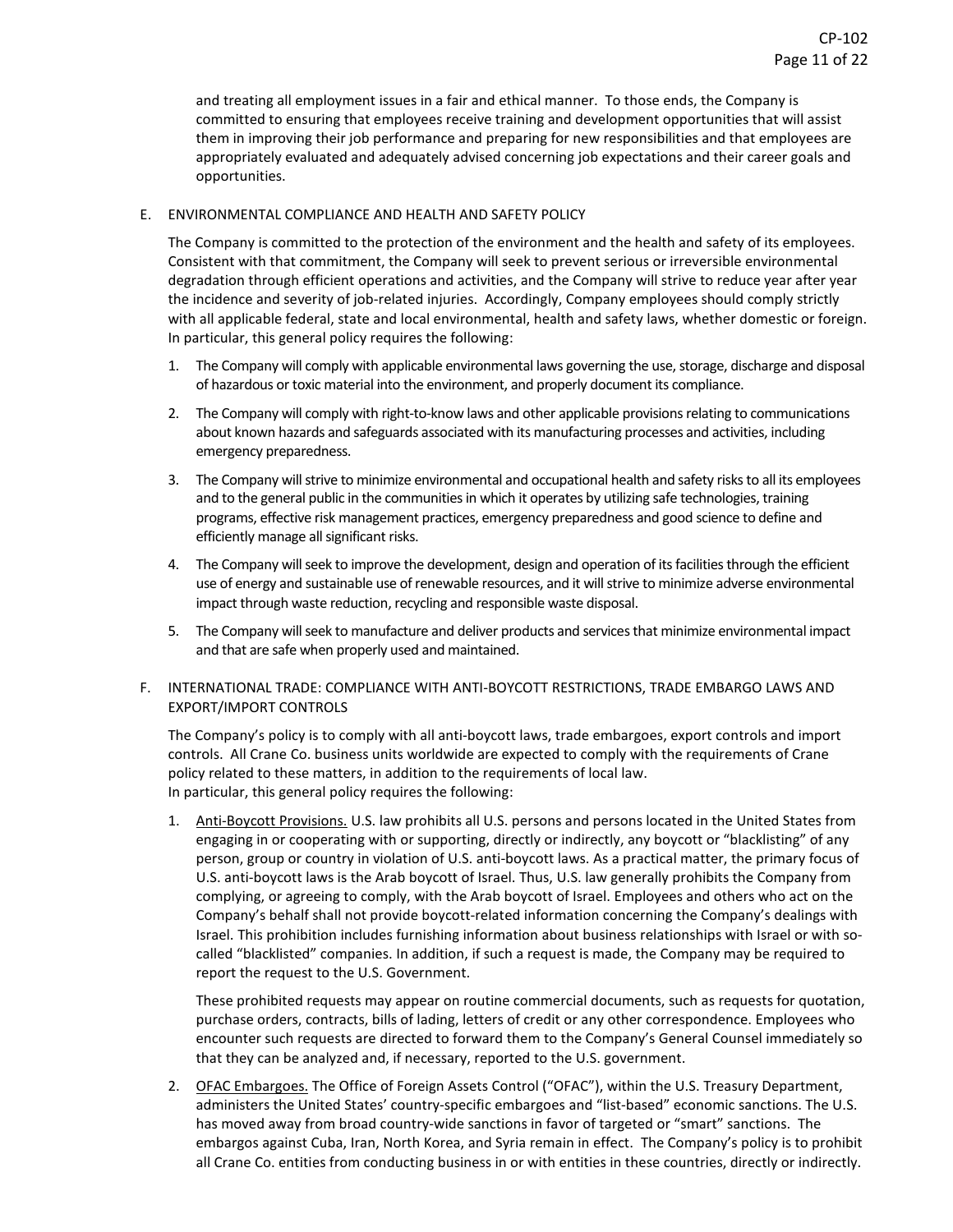There are less comprehensive OFAC sanction programs applicable to other countries and entities. These sanction programs are targeted or list-based. They apply, not to entire countries, but to the "Specially Designated Nationals" (SDNs) that have been identified and listed by OFAC. A person or entity can be designated an SDN based on nationality (e.g., Iranian) or activity (e.g., weapons proliferation). Any asset of an SDN that comes into the possession or control of a United States company must be "blocked." Thus, SDNs are denied access to the U.S. financial system. More generally, no United States company may have any dealings with an SDN. The Company's policy prohibits all Crane Co. entities worldwide from dealings with SDNs. Each Crane Co. entity is responsible for ensuring that it abides by applicable U.S. and local restrictions.

The list of countries, regions and activities subject to OFAC embargoes or sanctions changes regularly. Information about OFAC sanctions and OFAC's current list of SDNs can be found at the OFAC web site at: [http://www.treasury.gov/about/organizational-structure/offices/Pages/Office-of-Foreign-Assets-](http://www.treasury.gov/about/organizational-structure/offices/Pages/Office-of-Foreign-Assets-Control.aspx)[Control.aspx.](http://www.treasury.gov/about/organizational-structure/offices/Pages/Office-of-Foreign-Assets-Control.aspx) There are also online services that provide updates.

As a matter of Company policy, the Company prohibits the sale or provision of goods or services to all countries embargoed by the U.S. and all SDNs. This policy applies to Company business units both inside and outside the U.S.

3. Bureau of Industry and Security - Export Administration Regulations. The Bureau of Industry and Security within the Department of Commerce is responsible for enforcing the Export Administration Regulations ("EAR"), the general body of export regulations. The EAR classifies products and technology into categories that define, for each category, the countries for which an export license is required. Many of the products manufactured by the Company are not called out on the list of controlled products. They are therefore classified "EAR-99" and, unless there is some specific concern relating to the end-use or enduser, can be exported without an export license to all but the embargoed countries.

However, certain of the products manufactured by the Company and its subsidiaries are subject to specific export controls. In addition, technology or technical data relating to controlled products is also controlled. This includes blueprints, specifications and schematics, as well as the oral or visual disclosure of technical information to foreign nationals. Each Business Unit of the Company must know the export classification of products and data before they are exported and, if products or data are subject to controls, must either determine that no export license is required or apply for and obtain an export license before the export is made.

The EAR governs not only direct exports from the United States but also re-exports of U.S.-origin products. Stated differently, the EAR "follows" U.S.-origin products even after they have been exported. As a general rule, if an export license is required as a condition of exporting a given product from the U.S. to a specific destination country, an export license will also be required before that same U.S.-origin product can be exported from a non-U.S. country to the destination country. Thus, the Company's non-U.S. subsidiaries must be careful to ensure that they do not make any unlicensed exports of U.S.-origin products if, under the EAR, an export license is required. This would include exports to a country embargoed by OFAC and exports of "controlled" products to one of the many countries requiring an export license.

Company policy requires that all employees ensure the following:

- All export transactions comply with applicable U.S. export controls as well as the export requirements of the country from which the product is being exported; and
- All licenses required for the export are obtained.
- 4. Defense Articles. The Directorate of Defense Trade Controls within the State Department licenses the export from the United States of defense articles, defense services and corresponding technical data under the International Traffic in Arms Regulations ("ITAR"). The ITAR identifies defense articles and defense services by category on the U.S. Munitions List which includes products (and corresponding technical data) that have been specifically designed, manufactured or adapted for a military end use. The ITAR also governs certain "space qualified" electronic equipment, even if intended for use in commercial communications satellites. As a general rule, all exports of these products and data must be individually licensed. It should be noted that, as part of the government's Export Control Reform program, the licensing jurisdiction for multiple products and their corresponding technologies has transferred from the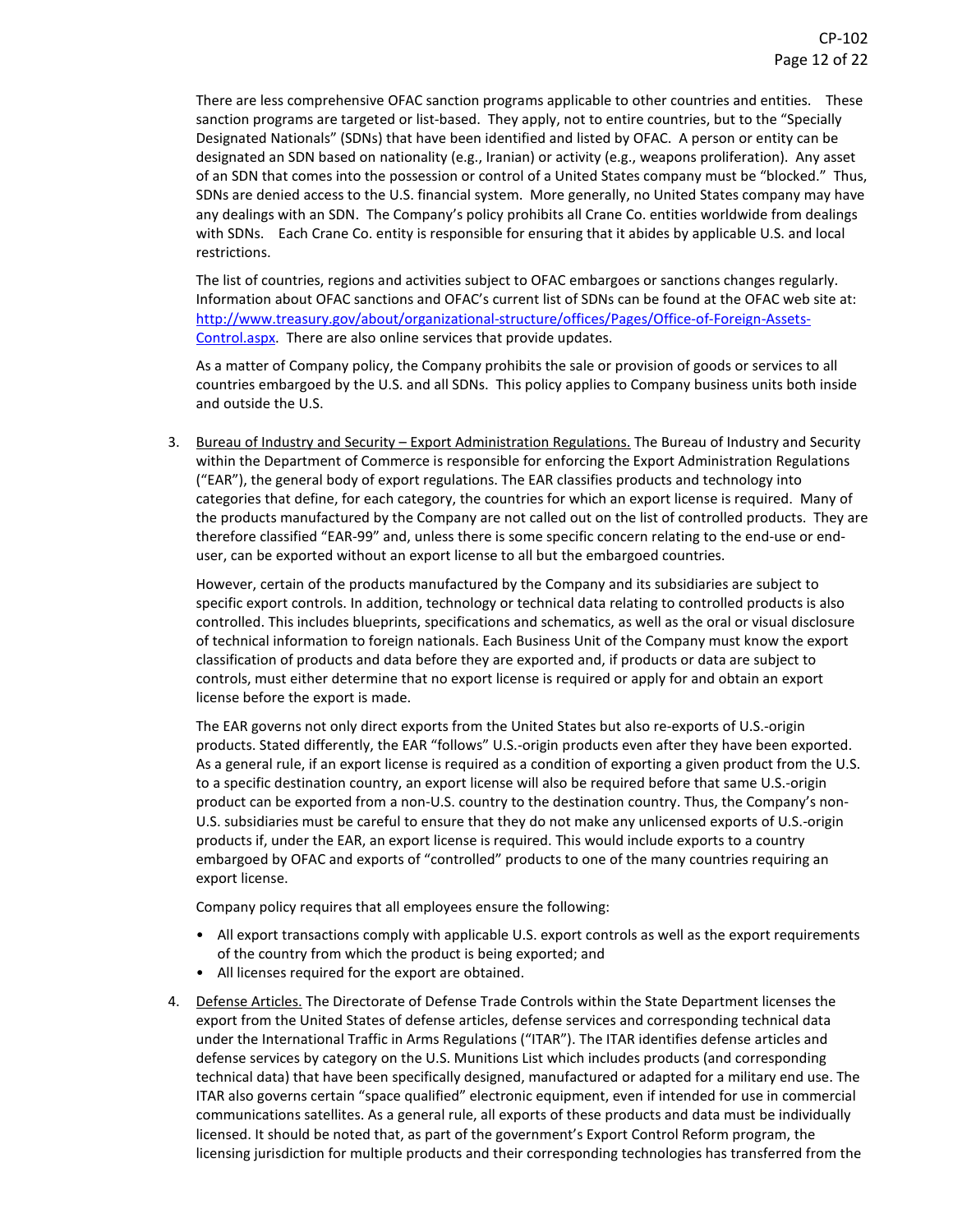ITAR to Series 500/600 under the EAR. Each Business Unit is responsible for ensuring the correct jurisdiction for its products and technologies prior to any direct or indirect export.

- 5. Department of Energy ("DOE") and Nuclear Regulatory Commission ("NRC"). The DOE and the NRC regulate the export and import of nuclear equipment and materials. Generally, the export and import of nuclear materials, nuclear reactors, nuclear plants and equipment and components used in nuclear reactors or plants requires a license. Certain nuclear-related products and materials may be exported under a General License and do not require separate authorization from the DOE or NRC. In all other cases, exports of nuclear equipment and materials require a specific license. In addition, exports of nuclear goods are prohibited to embargoed countries, which may be a more extensive list than under OFAC rules.
- 6. Import Controls. All goods imported into the United States must clear the U.S. Customs & Border Protection (Customs) and may be subject to the payment of duties. The level or rate of duty is determined by the imported product's tariff classification. Often, the rate of duty is a percentage of the product's dutiable value. Also, all imported products must be marked to show the products' country of origin. While the Company may work with customs brokers to clear goods through Customs, it remains the Company's responsibility to assure that all imported products are properly classified, valued, and marked. No Company employee shall furnish, or allow any third person acting on behalf of the Company to furnish, any inaccurate information to any government official or to otherwise avoid any obligation of the Company relating to imports. In addition, the Company may not accept goods from an embargoed country or an SDN.

#### G. GOVERNMENT CONTRACTS

Both military and civilian agencies of the U.S. Government, as well as state and local governments and the armed forces, make large procurement expenditures each year. The Company requires each Business Unit to observe standards of fair dealing with the government, government prime contractors and subcontractors as applicable. In particular, this general policy requires the following:

- 1. Accounting and Reporting. The Company will comply with all applicable government laws, regulations, contract provisions and requirements regarding accounting and reporting. These include compliance with all cost accounting standards, principles and disclosure standards; proper accounting and reporting of time; and appropriate submission of accurate, current and complete cost or pricing data. In addition, the Company will provide the government with complete and accurate reports when required.
- 2. Representations and Certifications. The Company will provide accurate certifications and representations in all government proposals and contracts and will exercise due diligence prior to executing such certifications and representations in order to ensure their accuracy.
- 3. Conflicts of Interest, Procurement Integrity and Treatment of Classified Information. The Company will ensure that all of its hiring practices and discussions with government officials, whether past or present, comport with all applicable laws and regulations. The Company will not solicit, accept or possess competitive bid and proposal information or source selection information. The Company will handle all classified information in strict accordance with applicable regulations and manuals and will not develop, solicit, accept or possess such information except in accordance with these guidelines.
- 4. Inspection, Testing and Product Integrity. The Company will comply with all contract requirements that involve specific inspection and testing procedures and documentation obligations and will ensure that all data and records in this regard are true and complete. The Company will deliver products in strict accordance with government specifications unless it obtains appropriate advance approvals that are contractually documented.
- 5. Bribes, Gratuities and Kickbacks. Federal, state, and local laws and regulations including a variety of federal agency regulations – prohibit bribes, kickbacks, gratuities and any form of improper payment or remuneration in the context of public procurement activities. The Company will comply with the strictest applicable policies or laws in this regard and will avoid providing any entertainment or gift of any kind unless it is clearly authorized and approved by the Company's General Counsel or the Director of Compliance and Ethics.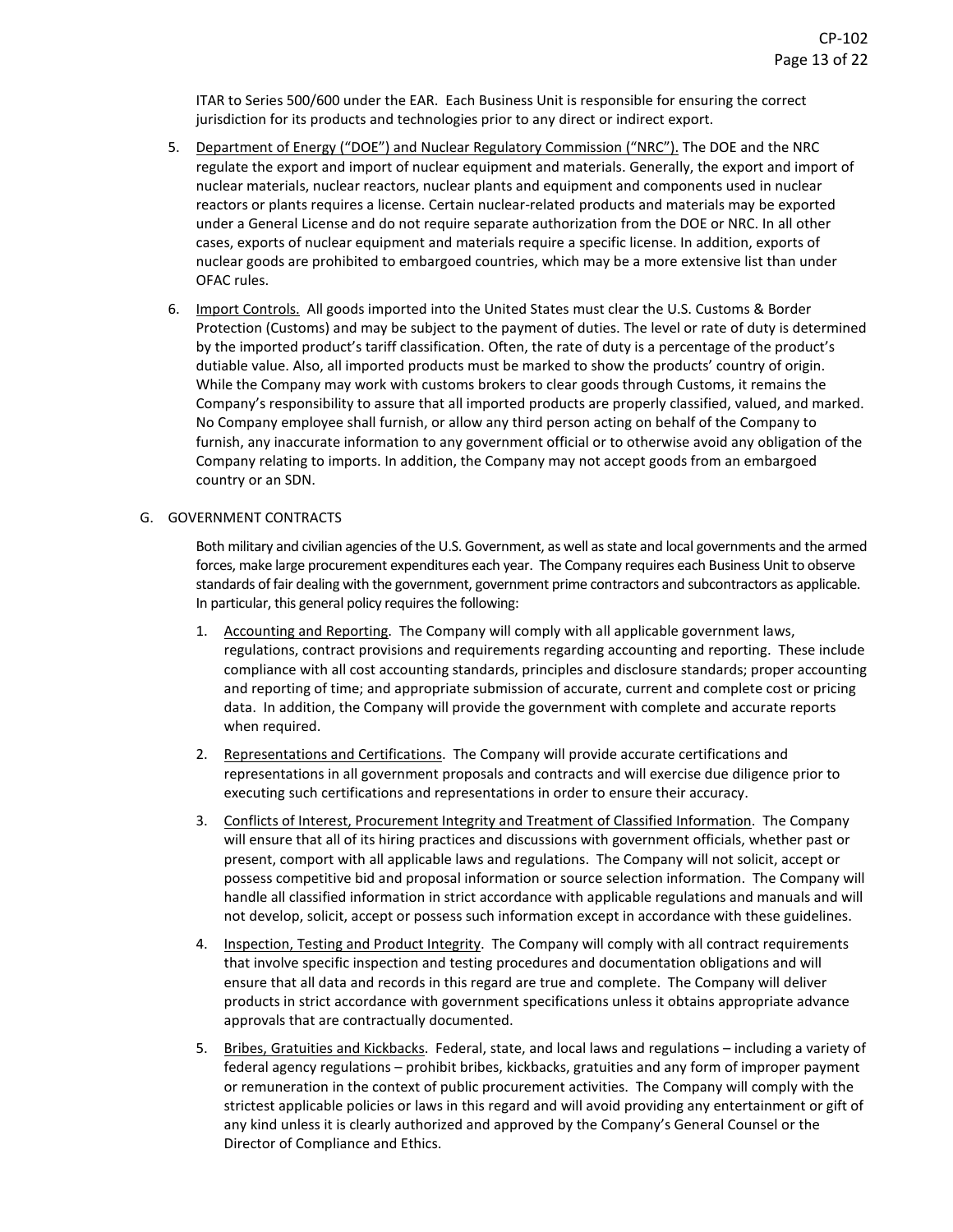6. Government Property. Where the Company's contracts call for the use of government property, the Company will use that property strictly for those purposes and ensure that it meets all guidelines for the acquisition, maintenance, use and disposition of such property.

#### H. TRADE SECRETS AND CONFIDENTIAL INFORMATION

As stated in Part II of this Policy, the Code of Ethics, the Company believes that confidential Company information and trade secrets are corporate assets that should be preserved and, correlatively, believes that the confidentiality of information and secrets of competitors, suppliers, customers and other third parties should be respected, as appropriate.

In particular, this general policy requires Company employees to observe the following standards of conduct:

- 1. The Company's proprietary information should be discussed only with persons within the Company who have a need to know such information and should not be disclosed to other persons including family members, social acquaintances or persons with whom the Company does business. Company employees should be careful to avoid inadvertent disclosures of confidential information in social settings, through discussing such matters in public places or otherwise.
- 2. When confidential information, trade secrets or intellectual property are required to be disclosed in the conduct of the Company's business, that disclosure should be governed by appropriate confidentiality agreements. Any question about appropriate protections should be reviewed with legal counsel.
- 3. Company employees should refrain from requesting or receiving access to the confidential information of any third party, including the Company's competitors. Any employee who is offered access to such information by employees or former employees of any third person should be alert to the possibility that the information has been obtained improperly or is being offered without appropriate authorization; any such situation should be discussed with legal counsel to avoid possible liability or embarrassment.
- 4. When the Company receives confidential information pursuant to a confidentiality agreement as part of its ordinary business, employees should take all reasonable steps to assure compliance with the terms of such agreements.
- 5. Confidential information, as used in this policy, cannot be defined with complete precision but would generally include non-public financial and performance data; future business plans, strategies and corporate actions; lists of customers and suppliers and the terms of purchase and sale transactions; non-public information relating to products, manufacturing processes and marketing strategies; compensation programs including salary and wage information; protected intellectual property and research and development activities; and other information that is not generally disclosed but that would be useful or helpful to the Company or its competitors, respectively.

## I. POLITICAL CONTRIBUTIONS AND POLITICAL CAMPAIGN ACTIVITY

- 1. Political Contributions. The Company will not directly or indirectly contribute to political parties, political committees, candidates for political office, or other political organizations (as defined in Section 527 of the Internal Revenue Code), whether in the form of cash, property, services, facilities or any other thing of value, and whether within or outside the United States. The Company will not reimburse its directors, officers, employees or any third party for any political contribution they may make with their personal funds. The Company will not solicit its directors, officers, employees or any third party to make political contributions in the name of or on behalf of the Company.
- 2. Political Campaign Activity. Each employee is encouraged to participate in the political process by voting for candidates of his or her choice. Any employee who engages in political campaign activities shall do so as an individual and not as a representative of the Company and shall do so only on his or her own time and without any use of corporate facilities, resources or personnel. The Company's name and address should not be used in any political advertisement or literature. No Crane Co. employee may take or threaten any action against another employee because he or she contributes to, supports or opposes any political candidate, group or cause. Prior written approval by the Chief Executive Officer is required before an employee accepts a public position or seeks or holds any elected public office.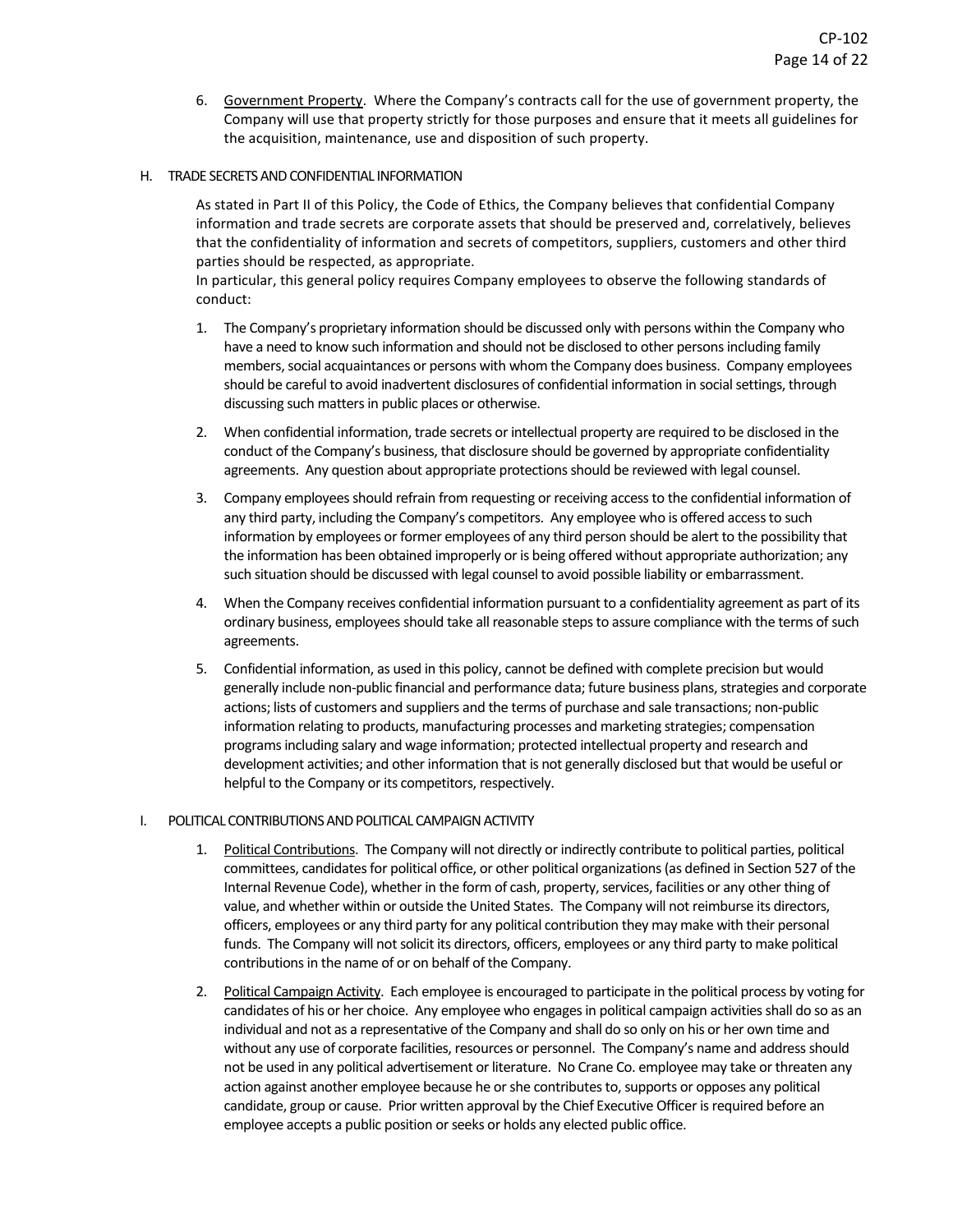3. Personal Contributions by Directors or Employees of Certain Businesses. If you are a U.S. citizen or permanent resident alien, you have the right to make political contributions from personal funds, although federal and most state laws impose dollar limits on such contributions. Thus, except in the special state and local jurisdictions described below, you are free to make personal contributions within applicable limits, though you may not make any political contribution to obtain or retain business for the Company or to obtain any other improper advantage.

Certain states and localities have special laws that prohibit companies such as Crane Co. from having government contracts (such as contracts for supply of pumps for municipal waste-water treatment or merchandising systems equipment to governmental agencies) if a covered employee or director (and in some cases even certain family members such as spouses and children of the covered employee or director) makes or solicits political contributions to a candidate, campaign, political party, political committee or other political organization in that jurisdiction. Other states permit the company to have such contracts but require reporting of any such contributions. Currently, the jurisdictions with such requirements are the states of California, Connecticut, Illinois, Kentucky, Maryland, Missouri, New Jersey, New Mexico, Pennsylvania, Rhode Island and Virginia; Orange County, FL; Orange County, NY; and the cities of Dallas TX, Denver CO, Houston TX, New York, NY and San Antonio TX.

Thus, if you are employed by a Business Unit which has or seeks business directly with any state or local government in the jurisdictions listed or their agencies, you should consult with the General Counsel prior to you (or your spouse or dependent child) making or soliciting direct or indirect political contributions at the state or local level (or to a state or local official running for federal office) in those jurisdictions.

4. Lobbying Activity. The federal government, each state, and certain localities have laws requiring registration and reporting by lobbyists and, in some cases, also by the lobbyist's employer. Lobbying activity generally includes attempts to influence the passage or defeat of legislation; the U.S. Government and many states and localities, however, have extended the definition of lobbying activity to cover efforts to influence formal rulemaking by executive branch agencies or other official actions of agencies, including the decision to enter into a contract or other financial arrangement. Moreover, "grassroots" activity (where one communicates with the public or segment of the public, such as Company employees, encouraging them to call their representative or another public official for the purpose of influencing the passage of legislation or a rulemaking) is in many cases also considered lobbying activity.

To ensure that Crane Co. and its employees are in compliance with these laws, employees may not engage in any of the lobbying activities described above on behalf of Crane Co. without prior approval of the Law Department, and must be in full compliance with applicable federal, state, and local laws. In addition, Crane Co shall not engage others to perform lobbying activities on our behalf. If you are not sure whether your activities would be considered lobbying, contact the Director of Compliance and Ethics or another member of the Law Department.

#### **IV. REPORTING VIOLATIONS OF THIS POLICY**

Consistent with the Company's policy to conduct its business in full compliance with all applicable laws in all areas where business is carried out and in accordance with high standards of ethics, this Policy Guide establishes a procedure by which Crane Co. Personnel can advise the Company of any violations of law or the policies on business ethics so that appropriate corrective action can be taken promptly.

- A. Any Officer, other employee or member of the Board of Directors of the Company who discovers or becomes aware of any violation of applicable laws or the Company's policies regarding legal compliance and business ethics shall report such action to the General Counsel confidentially and without fear of retribution or reprisal. Any uncertainty as to whether a violation of the Company's policies has occurred should be resolved in favor of reporting the matter to the General Counsel. Alternatively, any Officer, other employee or Director who discovers or becomes aware of any suspected violation may report that information confidentially and anonymously via the Crane Co. Ethics and Compliance Hot Line: **888-310-9567** (for callers within North America) or **+1-770-613-6318** (for callers outside North America); or by email at ethics@craneco.com.
- B. The General Counsel shall maintain the confidentiality of any report of violation to the degree consistent with taking appropriate corrective action. The General Counsel shall take appropriate steps to ensure that any reported violation is investigated and shall report to the Chief Executive Officer of the Company his findings and recommendations with respect to corrective action and/or discipline, if appropriate, and any further action that may be required or appropriate with respect to the violation.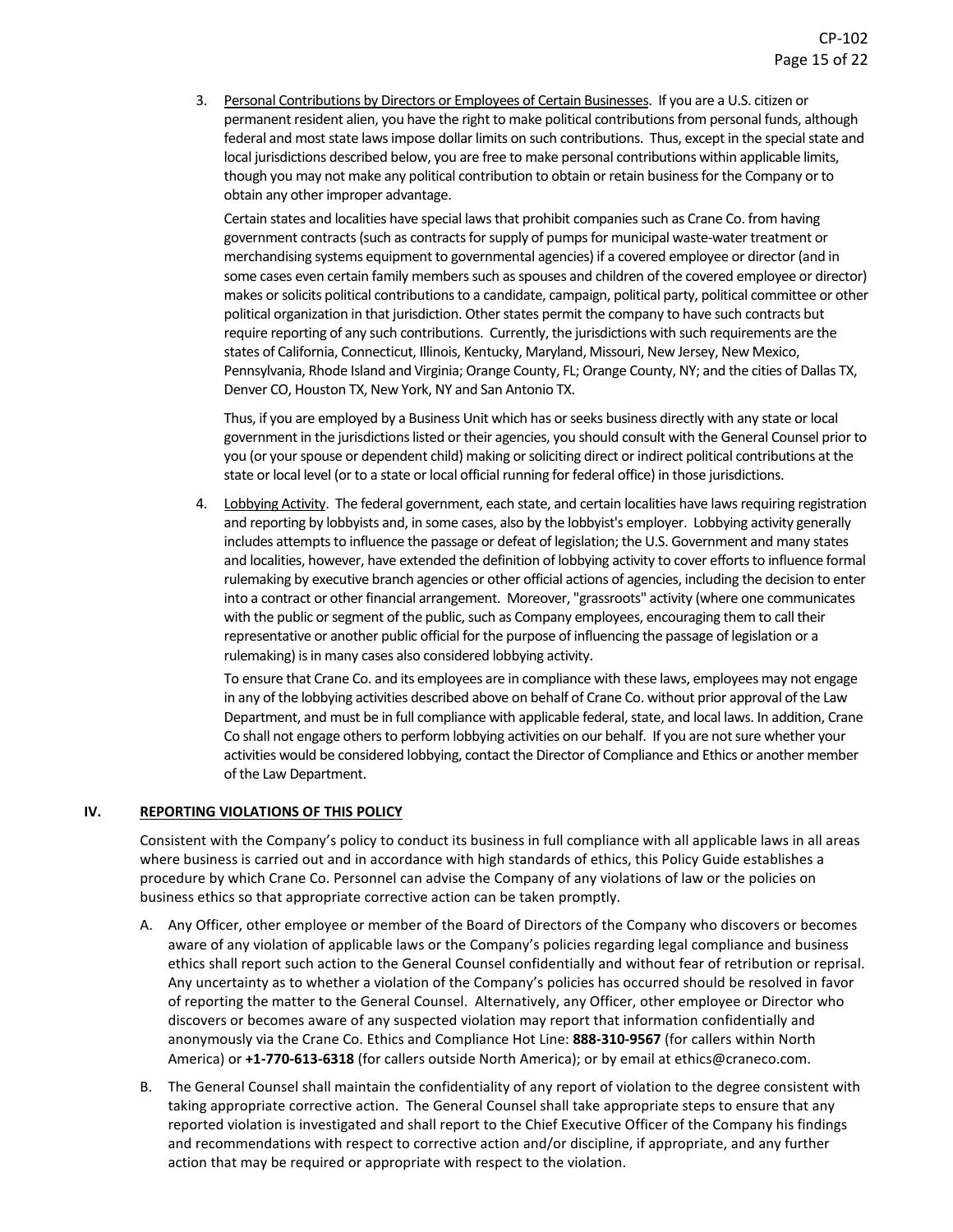- C. The General Counsel shall report periodically, but no less than annually, to the Company's Audit Committee the nature of any reported violations, the actions taken or proposed to be taken with respect thereto and any revisions to the Company's policies and procedures that such reported violations might suggest.
- D. In the event the General Counsel receives any report of material evidence of a violation of law or a breach of duty that is subject to the SEC's reporting requirements applicable to counsel, he or she shall cause such inquiry into the evidence to be made as he or she deems appropriate or, alternatively, report the evidence to the Company's Audit Committee, and shall take such further steps as are dictated by the applicable reporting and investigation requirements.
- E. The General Counsel shall periodically review the nature of the Company's business, the risk that violations of its policies and of applicable laws may occur in the conduct of the Company's business and any changing legal standards applicable to the Company. In conjunction with the Internal Audit Department, the General Counsel shall recommend to senior management and the Audit Committee such revisions to the Company's policies and compliance standards and procedures as may be appropriate in light of the Company's business and existing legal standards.

## **V. PROCEDURE AND RESPONSIBILITY**

- A. Each Business Unit President shall ensure that a copy of this Policy is delivered to each employee of the Company at the time of his or her employment. The General Counsel shall ensure that a copy of this Policy is delivered to each member of the Board of Directors at the time of joining the Board. Each such employee or Director shall submit an Acknowledgment (Exhibit A hereto) at the time of employment or membership which shall be placed in such employee's or Director's personal history file.
- B. Each Business Unit President shall also ensure that, on or before January 31 of each year, each **salaried employee** completes and submits to the General Counsel of the Company the "Confidential Questionnaire – Business Ethics and Compliance with Law – Salaried Employees" (Exhibit B hereto), which shall be placed in such employee's personal history file. Business Unit Presidents shall also ensure that salaried employees participate in periodic training in the substance of this Business Ethics and Compliance with Law Policy, the content of such training having been approved by the General Counsel.
- C. The General Counsel shall ensure that, on or before January 31 of each year, each **Director** completes and submits to the General Counsel the "Confidential Questionnaire – Business Ethics and Compliance with Law – Members of the Board of Directors" (Exhibit C hereto), which shall be placed in such Director's personal file.

## **VI. REQUESTS FOR WAIVERS**

The Board of Directors has approved a Code of Business Conduct and Ethics establishing expected standards of conduct for the Company's Directors, officers and other employees. Deviations from the Code are not expected; however, it is understood that circumstances may arise from time to time as to which, after appropriate consideration, a waiver may be appropriate. Accordingly, the Board of Directors has approved the following procedures for review and action upon requests for waivers of the Code of Business Conduct and Ethics ("Waivers").

- A. Waiver Request. Any director, officer or other employee seeking a Waiver shall submit a written request for such Waiver to the Company's General Counsel, including all relevant facts and circumstances.
- B. Review of Waiver Request. The General Counsel shall review the request for Waiver, consulting with other members of senior management and outside counsel as appropriate. The person seeking the Waiver shall respond promptly and fully to any request for additional information from the General Counsel relating to the Waiver.
- C. Review by Nominating and Governance Committee. The General Counsel shall submit the request for Waiver, together with his recommendation based on the foregoing review and appropriate supporting information, to the Nominating and Governance Committee. If possible, such submission should be made in connection with a regularly scheduled meeting of the Committee or the Board of Directors. The Committee shall review the request for Waiver and supporting information, and the General Counsel shall respond promptly and fully to any request for additional information sought by the Committee, including by seeking requested additional information from the person seeking the Waiver. The Committee shall have the full power and authority of the Board of Directors to review the request for Waiver and make a determination whether to approve or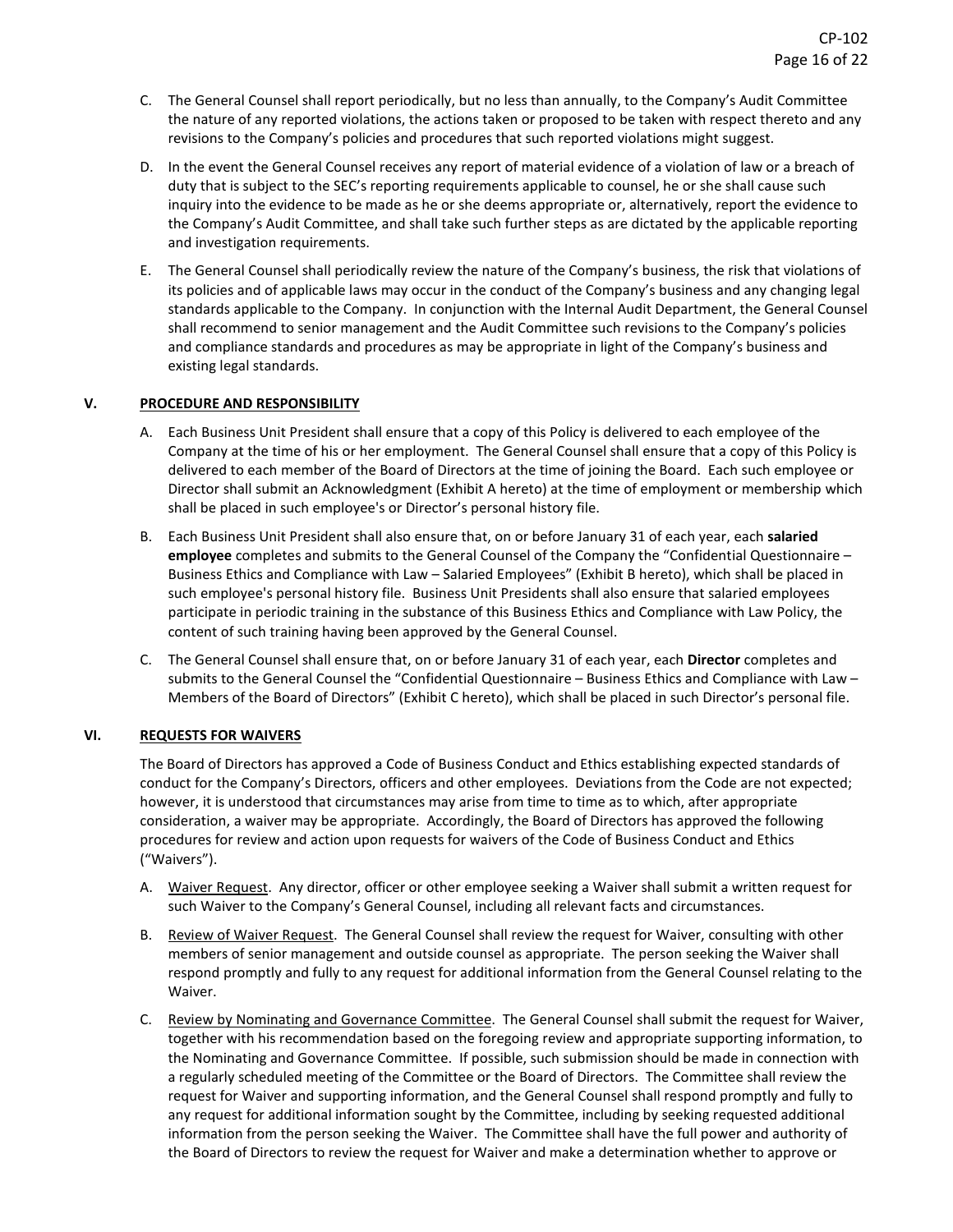reject the Waiver, and the Committee's decision shall be final. The Committee shall report its determination to the Board of Directors, and the General Counsel shall report the determination to the person requesting the Waiver.

- D. Reporting on Approved Waivers. The General Counsel shall cause any required notifications or reports with respect to an approved Waiver to be made to the Securities and Exchange Commission and the New York Stock Exchange.
- E. Retention Procedures. The General Counsel shall maintain a permanent file of all requests for Waivers and related supporting information and the determination of the Nominating and Governance Committee with respect thereto.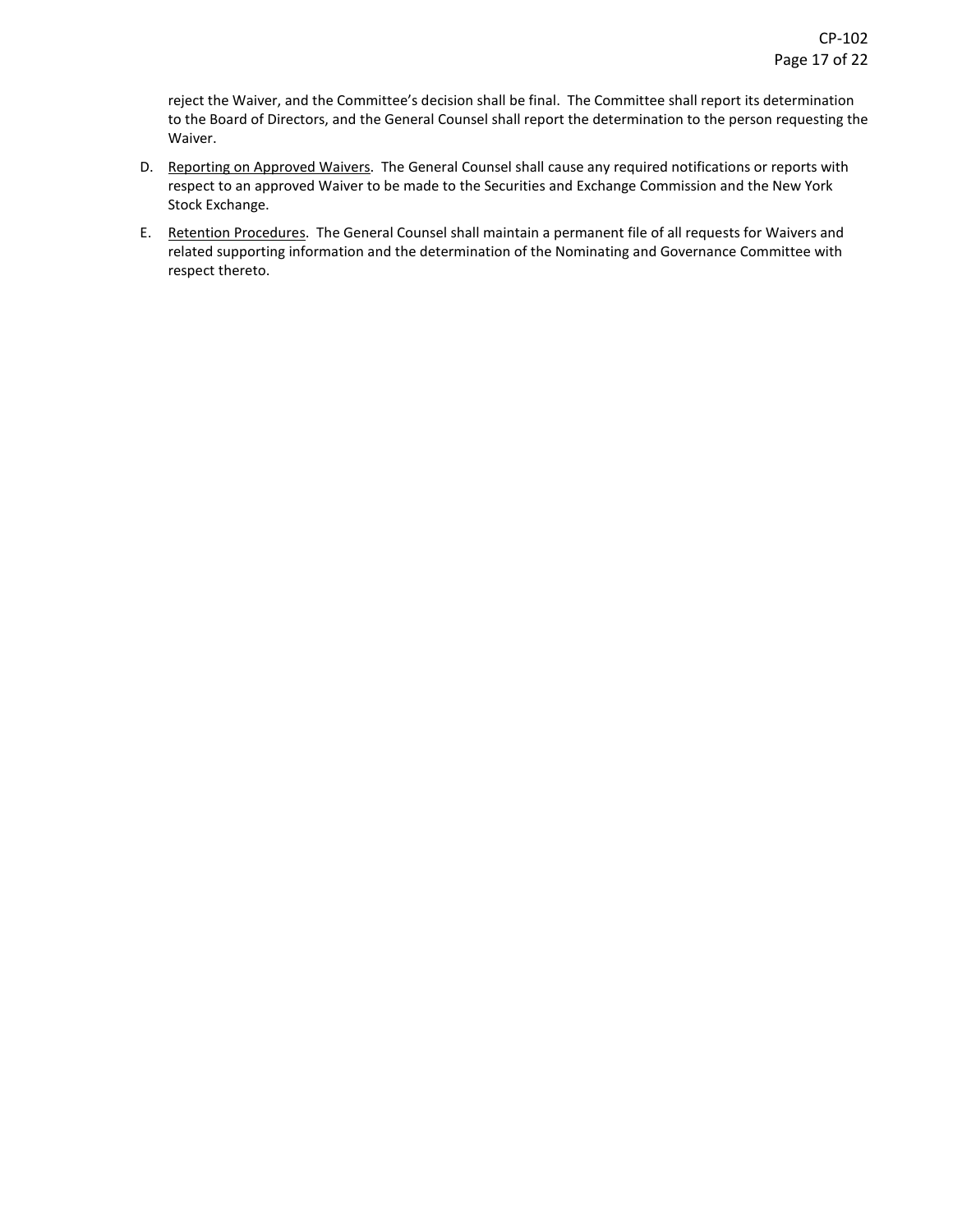CP-102 Page 18 of 22

# **EXHIBIT A**

## **ACKNOWLEDGMENT**

TO: General Counsel - Crane Co.

I hereby certify that I have read and understood the Crane Co. Business Ethics and Compliance with Law Policy dated September 2019, and that I agree to comply with that Policy.

**Signature**

Name:

Location:

Date:

(to be retained in employee's or Director's personal history file.)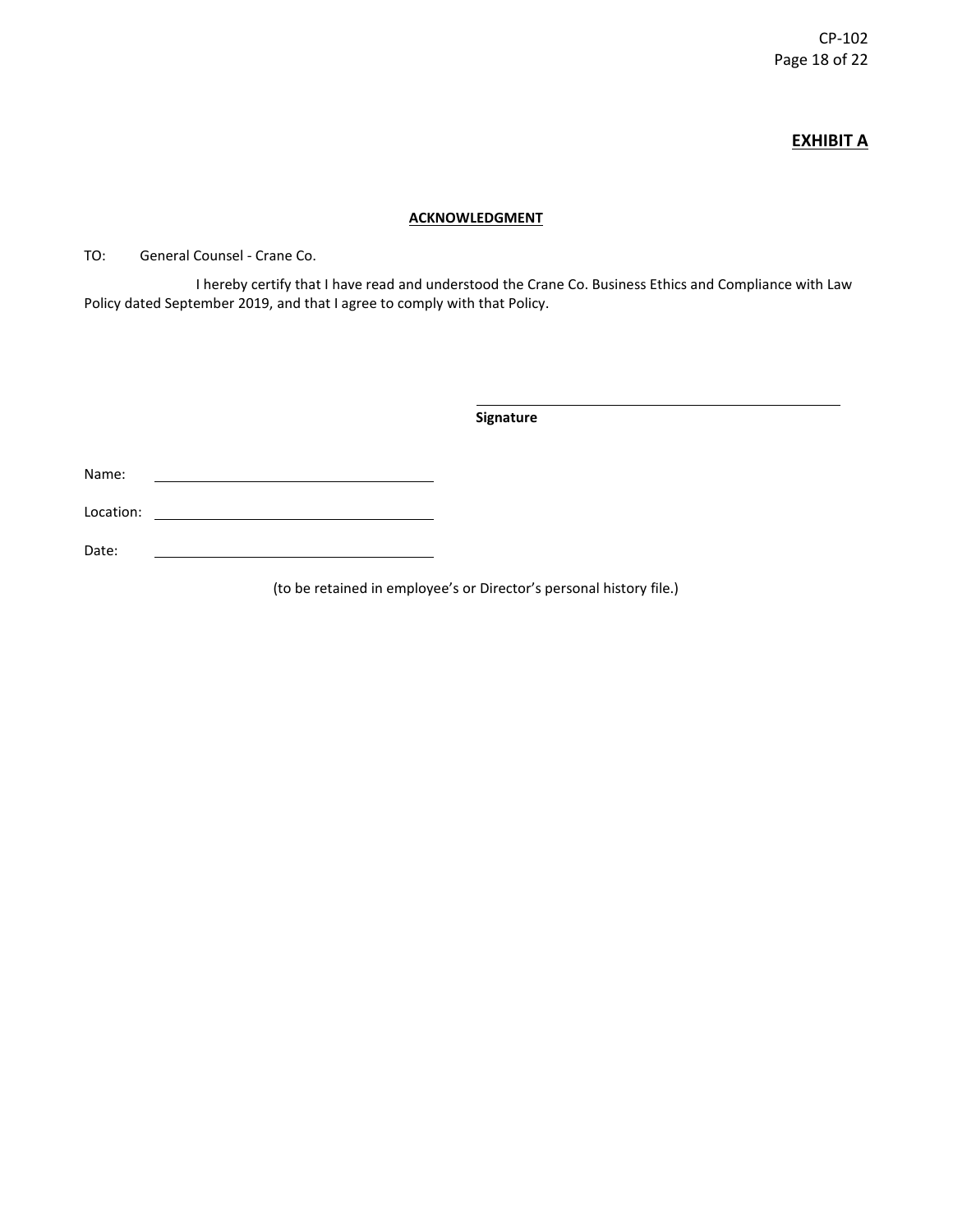## **EXHIBIT B**

## CONFIDENTIAL QUESTIONNAIRE - - BUSINESS ETHICS AND COMPLIANCE WITH LAW SALARIED EMPLOYEES

## To: General Counsel -- Crane Co. ATTORNEY/CLIENT PRIVILEGED COMMUNICATION

From:

*Your Name and Telephone Extension*

My answers to the questions below are to assist the Company in evaluating compliance with its Business Ethics and Compliance with Law Policy (the "Policy"). I have studied that Policy and fully understand its contents and my personal compliance obligations. I affirm that my conduct has conformed to the Policy.

#### **I also affirm that I have personally spoken to each employee reporting to me and asked him/her to study and to comply with the Policy.**

My answers to this Confidential Questionnaire are correct to the best of my knowledge and belief.

My answers cover the period from January 1 to December 31, \_\_\_\_, and up to the present time. **Details regarding any "Yes" response to a question other than Question No. 12 are set forth on the reverse side of the page**, and I understand that the General Counsel may follow up and request more information, which I will readily provide.

I understand that if I have any questions regarding the Company's Business Ethics and Compliance with Law Policy, I am free to discuss them with my supervisor or the Company's General Counsel. I further understand that it is my obligation to immediately report any violations of the Company's Business Ethics and Compliance with Law Policy to my supervisor or to the General Counsel. I will promptly inform the General Counsel of any changes relating to my answers to this statement. I understand that he can be reached by telephoning 203-363-7243 or writing to him at the Company's headquarters. I understand that such matters can also be referred to the Crane Co. Ethics and Compliance Hotline: **888- 310-9567** (for callers within North America) or **+1-770-613-6318** (for callers outside North America), or by email at ethics@craneco.com.

In my answers, the term "Company" includes Crane Co., each of its majority-owned subsidiaries and each subsidiary and affiliate of those entities.

|    |                                                                                                                                                          | <b>YES</b> | <b>NO</b> |
|----|----------------------------------------------------------------------------------------------------------------------------------------------------------|------------|-----------|
| 1. | The books, records and accounts of the Company should accurately reflect,<br>in reasonable detail, the Company's transactions and the disposition of its |            |           |
|    | assets. Are you aware of any transactions, assets or liabilities that are not<br>accurately reflected in the Company's books?                            |            |           |
| 2. | Do you know of any instance in which you have or any other person has                                                                                    |            |           |
|    | given the Company's senior management, its internal auditors or its                                                                                      |            |           |
|    | independent public accountants inaccurate or misleading information?                                                                                     |            |           |
| 3. | Have you directly or indirectly made or authorized any gift, payment or                                                                                  |            |           |
|    | offer or promise of payment to any person, including any customer or                                                                                     |            |           |
|    | supplier or any government official, political party, party member or                                                                                    |            |           |
|    | candidate for office in order to influence the recipient to take actions or                                                                              |            |           |
|    | make decisions affecting the Company?                                                                                                                    |            |           |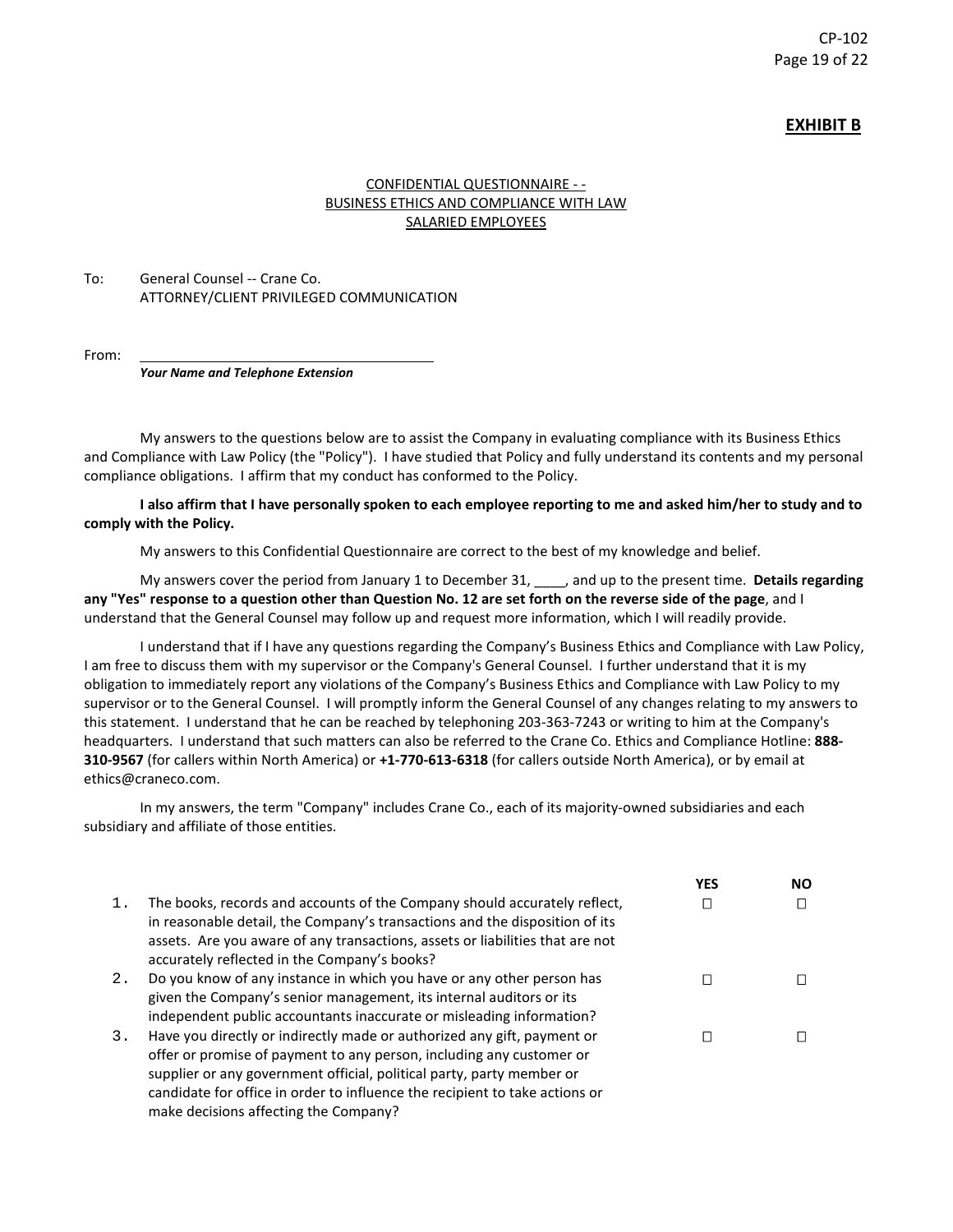|    |                                                                                                                                                                                                                                                                                                                                                       | <b>YES</b> | <b>NO</b> |
|----|-------------------------------------------------------------------------------------------------------------------------------------------------------------------------------------------------------------------------------------------------------------------------------------------------------------------------------------------------------|------------|-----------|
| 4. | Have you been a party to, or do you know of, any agreements between the<br>Company and its competitors, customers or suppliers to fix prices, allocate<br>markets, arrange tie-in sales or take other actions that might violate<br>antitrust laws?                                                                                                   | $\Box$     | $\Box$    |
| 5. | Are you aware of any instance in which the Company has engaged in<br>unlawful discrimination or of any unlawful harassment in the Company's<br>work environment?                                                                                                                                                                                      | $\Box$     | $\Box$    |
| б. | Are you aware of any Company operation, facility or activity that violates<br>regulations designed to protect the environment where that violation has<br>not been reported to the proper Company officials?                                                                                                                                          | $\Box$     | $\Box$    |
| 7. | Are you aware of any action by the Company that violates applicable<br>boycott restrictions, trade embargo laws or regulations or export or import<br>controls?                                                                                                                                                                                       | $\Box$     | $\Box$    |
| 8. | Are you aware of any instance in which the Company has failed to comply<br>with legal requirements applicable to any contract with the government?                                                                                                                                                                                                    | $\Box$     | $\Box$    |
| 9. | Are you aware of any violations of the Company's policy with respect to<br>preserving its trade secrets and confidential information and respecting the<br>confidentiality of its competitors' information and secrets?                                                                                                                               | $\Box$     | $\Box$    |
|    | 10. Have you authorized, made on behalf of the Company or been reimbursed<br>by the Company, directly or indirectly, for any political contributions,<br>domestic or foreign? (Do not report political contributions you have made<br>with your personal funds with no expectation or receipt of reimbursement<br>by the Company or any third party.) | $\Box$     | $\Box$    |
|    | 11. Are you aware of other activities that conflict with the Company's Business<br>Ethics and Compliance with Law Policy?                                                                                                                                                                                                                             | $\Box$     | $\Box$    |
|    | 12. Are you aware that failure to comply with the Company's Business Ethics<br>and Compliance with Law Policy may be cause for disciplinary action which<br>may include dismissal?                                                                                                                                                                    | $\Box$     | $\Box$    |

*Date Your Signature*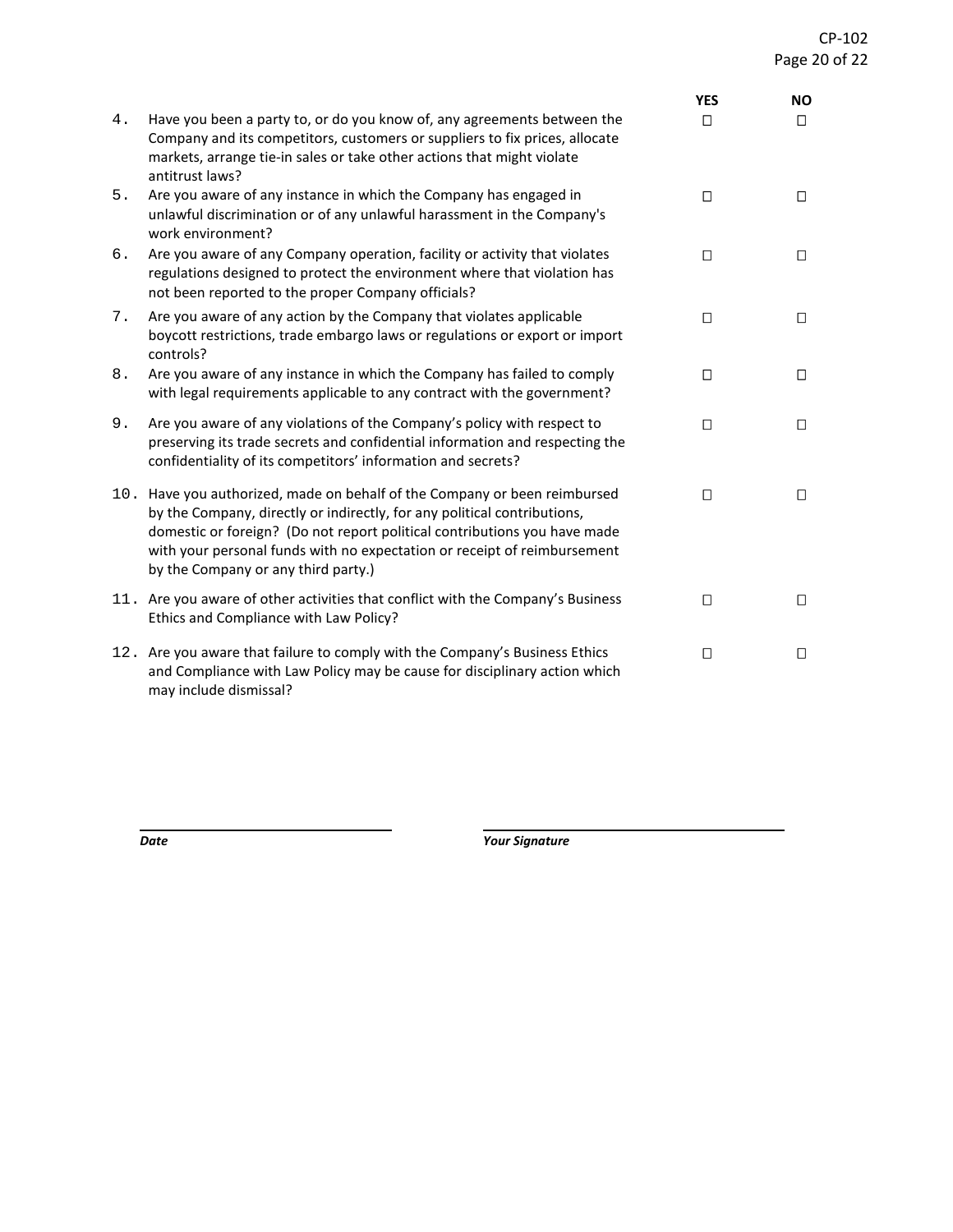# CP-102 Page 21 of 22

**EXHIBIT C**

## CONFIDENTIAL QUESTIONNAIRE - - BUSINESS ETHICS AND COMPLIANCE WITH LAW MEMBERS OF THE BOARD OF DIRECTORS

To: General Counsel -- Crane Co. ATTORNEY/CLIENT PRIVILEGED COMMUNICATION

From: \_\_

*Your Name* 

My answers to the questions below are to assist the Company in evaluating compliance with its Business Ethics and Compliance with Law Policy (the "Policy"). I have studied that Policy and fully understand its contents and my personal compliance obligations. I affirm that my conduct has conformed to the Policy.

My answers to this Confidential Questionnaire are correct to the best of my knowledge and belief. The answers to the Questionnaire do not include matters that came to my attention solely by reason of information reported to the Board or a committee of the Board at a duly constituted meeting.

My answers cover the period from January 1 to December 31, \_\_\_\_, and up to the present time. **Details regarding any "Yes" response to a question are set forth on the reverse side of the page**, and I understand that the General Counsel may follow up and request more information which, I will readily provide.

I understand that if I have any questions regarding the Company's Business Ethics and Compliance with Law Policy, I am free to discuss them with the Company's General Counsel, the Chair of the Audit Committee or the Chairman of the Board. I further understand that it is my obligation to immediately report any violations of the Company's Business Ethics and Compliance with Law Policy to the General Counsel, the Chair of the Audit Committee or the Chairman of the Board. I will promptly inform the General Counsel of any changes relating to my answers to this statement. I understand that he can be reached by telephoning 203-363-7243 or writing to him at the Company's headquarters. I understand that such matters can also be referred to the Crane Co. Ethics and Compliance Hotline: **888-310-9567** (for callers within North America) or **+1-770-613-6318** (for callers outside North America), or by email at ethics@craneco.com.

In my answers, the term "Company" includes Crane Co., each of its majority-owned subsidiaries and each subsidiary and affiliate of those entities.

|       |                                                                                                                                                                                                                                                                                                                       | <b>YES</b> | NO. |
|-------|-----------------------------------------------------------------------------------------------------------------------------------------------------------------------------------------------------------------------------------------------------------------------------------------------------------------------|------------|-----|
| $1$ . | The books, records and accounts of the Company should accurately<br>reflect, in reasonable detail, the Company's transactions and the<br>disposition of its assets. Are you aware of any transactions, assets or<br>liabilities that are not accurately reflected in the Company's books?                             |            |     |
| 2.    | Do you know of any instance in which you have or any other person<br>has given the Company's senior management, its internal auditors or<br>its independent public accountants inaccurate or misleading<br>information?                                                                                               | П          |     |
| 3.    | Have you directly or indirectly made or authorized any gift, payment<br>or offer or promise of payment to any person, including any customer<br>or supplier or any government official, political party, party member<br>or candidate for office in order to influence actions or decisions<br>affecting the Company? | П          |     |
| 4.    | Have you been a party to, or do you know of, any agreements<br>between the Company and its competitors, customers or suppliers to<br>fix prices, allocate markets, arrange tie-in sales or take other actions<br>that might violate antitrust laws?                                                                   |            |     |